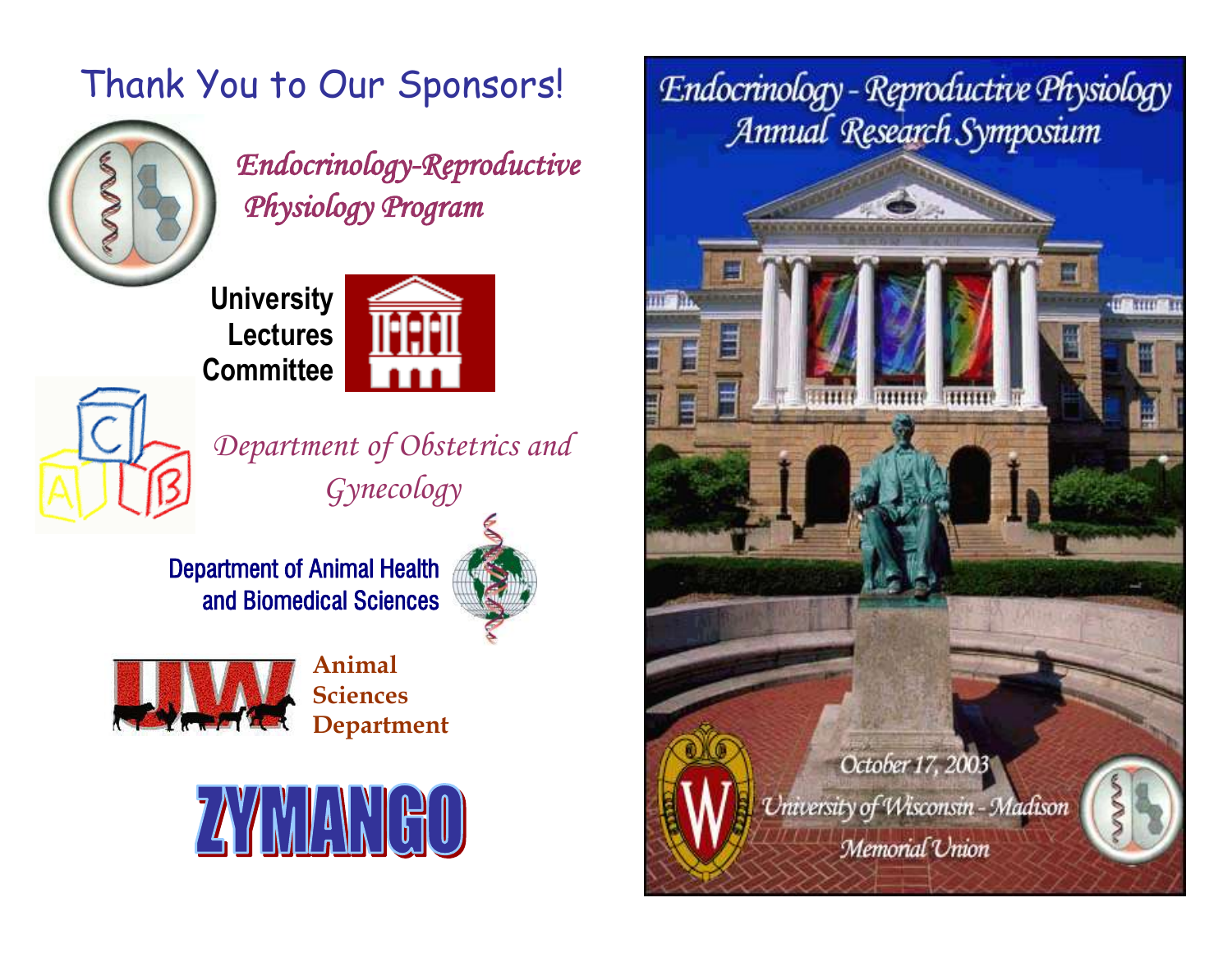## *Notes Schedule*

| $8:00 \text{ am} -$                    | <b>Registration, Poster Set-up, and Breakfast</b>                                                                    |
|----------------------------------------|----------------------------------------------------------------------------------------------------------------------|
| $9:00 \text{ am}$<br>$9:00 \text{ am}$ | <b>Great Hall</b><br><b>Opening Remarks:</b>                                                                         |
|                                        | Class of '24 Reception Room                                                                                          |
|                                        | Dr. Ian Bird, Endocrinology - Reproductive Physiology Program Director                                               |
| $9:00 \text{ am} -$                    | <b>Opening Lecture:</b>                                                                                              |
| 10:00 am                               | Class of '24 Reception Room                                                                                          |
|                                        | "Hormonal Control of Gene Expression in the Ovarian Granulosa Cell"                                                  |
|                                        | Dr. Kelly Mayo, Professor, Biochemistry, Molecular Biology, and Cell                                                 |
|                                        | Biology, Northwestern University                                                                                     |
| $10:00$ am $-$                         | <b>Coffee Break</b>                                                                                                  |
| $10:15 \text{ am}$                     | <b>Great Hall</b>                                                                                                    |
|                                        | Sponsored by Animal Health and Biomedical Sciences Department                                                        |
| $10:15$ am -                           | <b>Concurrent Oral Sessions I and II:</b>                                                                            |
| $11:15$ am.                            |                                                                                                                      |
|                                        | <b>Stem Cell Research:</b>                                                                                           |
|                                        | Class of '24 Reception Room:<br>Chairs: Dr. Jing Zheng, Assistant Professor, Ob/Gyn                                  |
|                                        | Dr. Jon Odorico, Assistant Professor, Surgery                                                                        |
|                                        | 10:15: "Endothelial Cells Derived from Human Embryonic Stem Cells"                                                   |
|                                        | Yang Song, Zheng Lab, ERP Program                                                                                    |
|                                        | 10:45: "Trophoblast Differentiation in Embryoid Bodies Derived from                                                  |
|                                        | Human Embryonic Stem Cells"                                                                                          |
|                                        | Bezhad Gerami-Naini, Golos Lab, ERP Program                                                                          |
|                                        | <b>Hypothalmus/Pituitary Axis:</b>                                                                                   |
|                                        | Capital View Room                                                                                                    |
|                                        | Chairs: Dr. Ei Terasawa, Professor, Primate Center and Pediatrics<br>Dr. Theresa Duello, Associate Professor, Ob/Gyn |
|                                        | 10:15: "Estrogen Induces a Rapid Increase in the Frequency of<br>Intracellular Calcium Oscillations in GT1-7 Cells"  |
|                                        | Sekoni Noel, Terasawa Lab, ERP Program                                                                               |
|                                        | 10:45: "Acetaminophen Treatment of Cultured Rat Hypothalamic Explants                                                |
|                                        | Inhibits Pulsatile GnRH Release through Competitive Inhibition of COX1                                               |
|                                        | and COX2 Enzymes"                                                                                                    |
|                                        | Lauren Schmidt, Woller Lab, UW-Whitewater                                                                            |
| $11:15$ am $-$                         | <b>Break</b>                                                                                                         |
| $11:30 \text{ am}$                     |                                                                                                                      |
| $11:30$ am -                           | <b>Invited Speaker's Lecture:</b>                                                                                    |
| 12:30 pm                               | Class of '24 Reception Room                                                                                          |
|                                        | "Real-time Determination of the Blood Flow and Local Secretion of                                                    |
|                                        | Steroids, Prostaglandins and Vasoactive Peptides in the Bovine<br>Preovulatory Follicle"                             |
|                                        | Dr. Tomas Acosta, Research Scientist, AHABS, University Of Wisconsin                                                 |
|                                        |                                                                                                                      |
|                                        | - Madison<br>$\mathbf{1}$                                                                                            |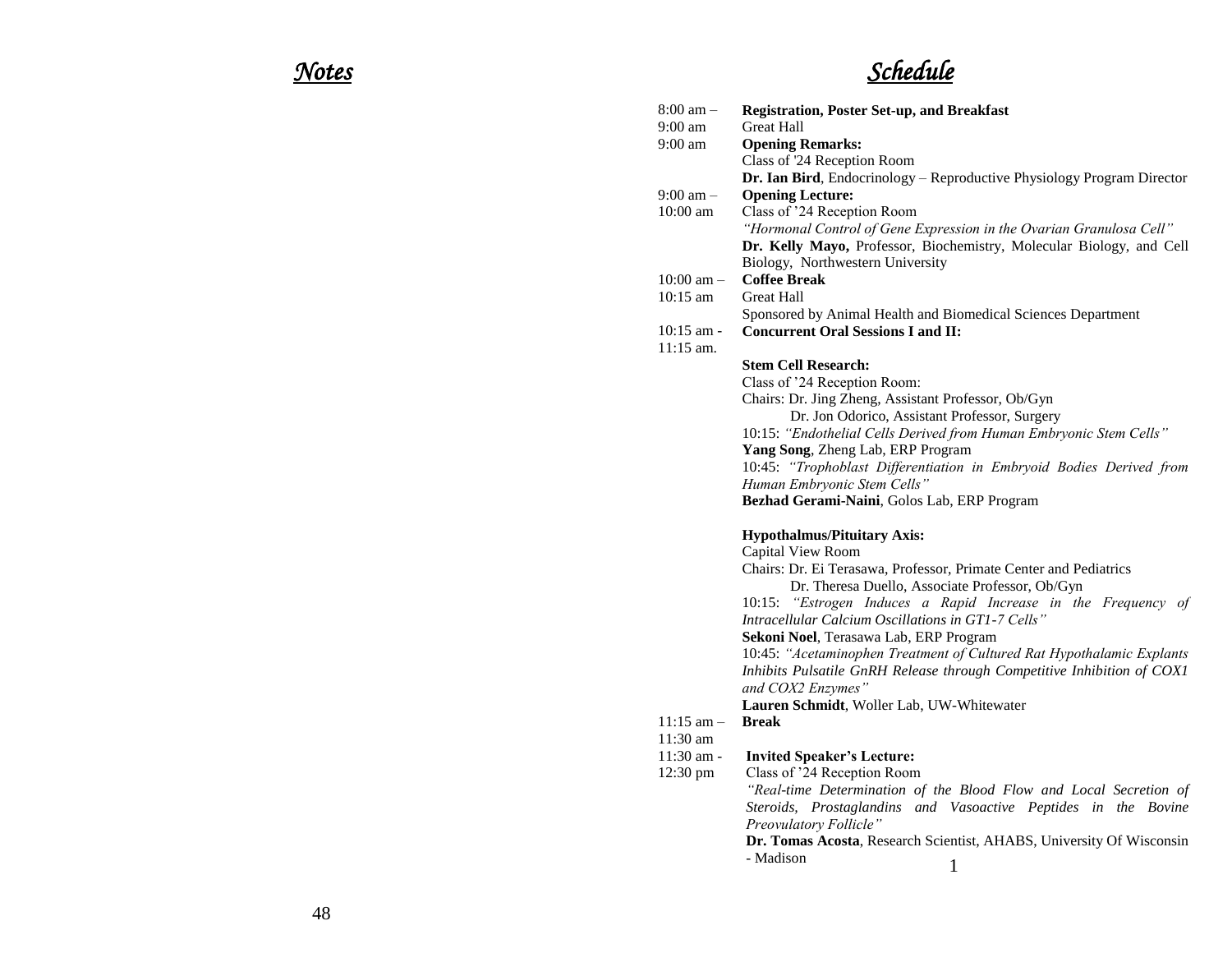### *Notes Opening Speaker: Dr. Kelly E. Mayo*

Dr. Mayo is Professor of Biochemistry, Molecular Biology and Cell Biology at Northwestern University in Evanston, Illinois, where he has been a member of the faculty since 1985. He is jointly appointed in the Department of Neurobiology and Physiology. His laboratory studies gene regulation in the mammalian neuroendocrine system, and is interested in the synthesis and actions of hormones



that control key physiological processes such as growth and reproduction. His work on the actions of the brain peptide growth hormone-releasing hormone (GHRH) led his research team to identify a receptor for this peptide that is expressed in the growth hormone-expressing cells of the pituitary gland, and to demonstrate that a mutation in this receptor is responsible for a form of dwarfism in the mutant mouse strain *little*. His current work in this area focuses on understanding the regulation of GHRH receptor gene expression in the pituitary gland and investigating the signaling pathways activated by the GHRH receptor in pituitary cells. A second research area in the Mayo laboratory investigates hormones produced by the ovary that regulate reproductive function in mammals, focusing on the peptide hormones inhibin and activin.

His research team cloned genes encoding the multiple subunits ( $\alpha$ ,  $\beta$ <sup>A</sup> and  $\beta$ <sup>B</sup>) of these two related hormones and established how their synthesis is controlled during the reproductive cycle of the rat. His current work in this area focuses on the molecular and cellular events underlying regulated gene expression in the ovary, and on animal models of pathophysiology related to inhibin and activin action. At Northwestern University, Dr Mayo is Director of the Center for Reproductive Science and Director of the Cellular and Molecular Basis of Disease Training Program. Nationally, he has significant involvement with the Endocrine Society, the Society for the Study of Reproduction, and a summer laboratory course at the Marine Biological Laboratories, Frontiers in Reproduction: Molecular and Cellular Concepts.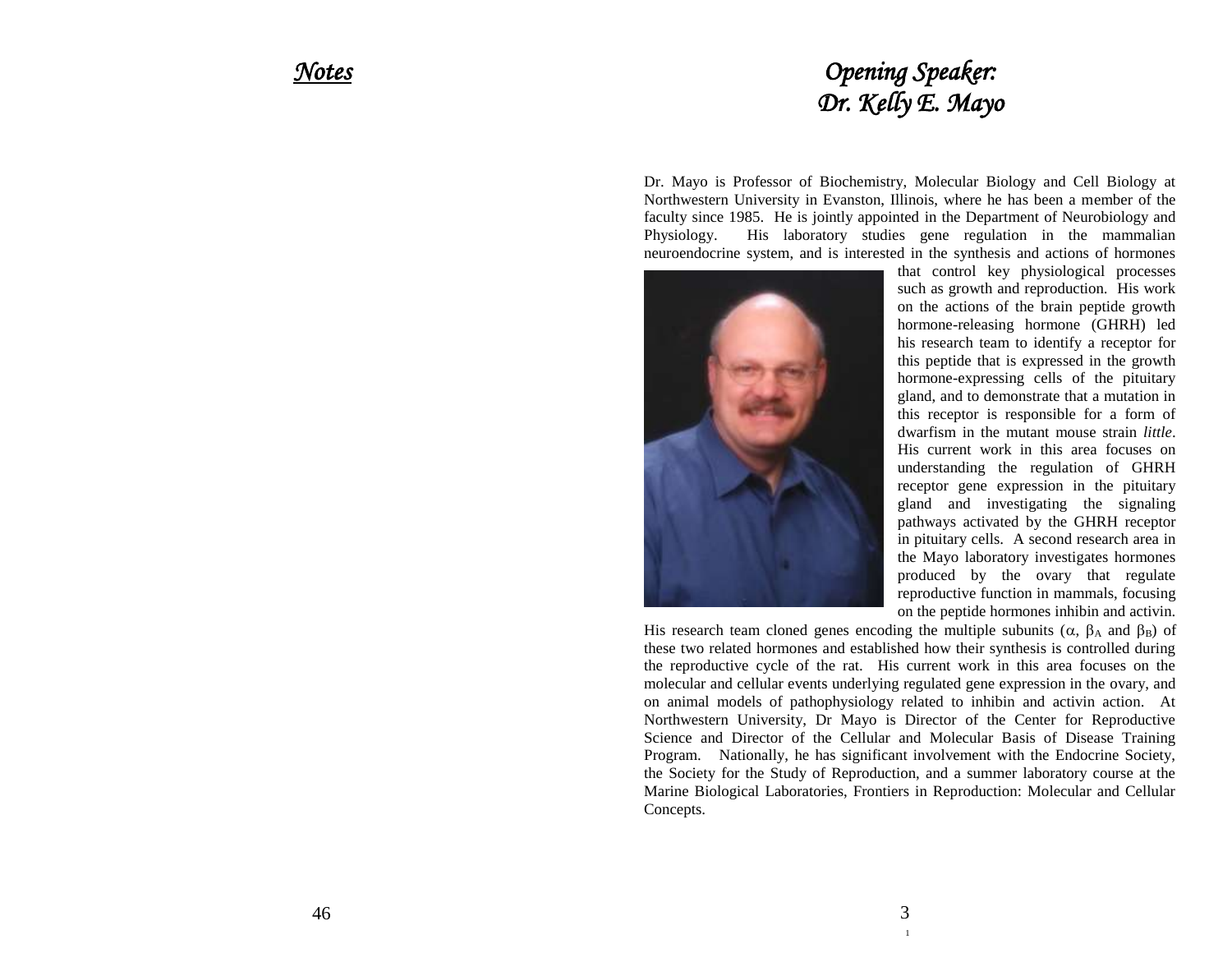### *ERP Faculty Contact Information*

| <b>Name</b>                         | <b>Address</b>                                  | <b>Phone</b> |
|-------------------------------------|-------------------------------------------------|--------------|
| Position                            | email                                           | Fax          |
| <b>Abbott</b> , David               | <b>203 Primate Center</b>                       | 263-3583     |
| Professor                           | 1220 Capitol Court                              | 263-4031     |
|                                     | abbott@primate.wisc.edu                         |              |
| <b>Alarid</b> , Elaine              | <b>120 Service Memorial Institute</b>           | 265-9319     |
| <b>Assistant Professor</b>          | 1300 University Ave                             | 265-5512     |
|                                     | alarid@physiology.wisc.edu                      |              |
| <b>Bertics, Paul</b>                | <b>571A Medical Sciences Center</b>             | 262-8667     |
| Professor                           | 1215 Linden Drive                               | 262-5253     |
|                                     | pbertics@macc.wisc.edu                          | 267-6240     |
| Bird, Ian<br>Professor              | <b>7E Meriter Hospital</b><br>202 S Park St     | 257-1304     |
|                                     | imbird@wisc.edu                                 |              |
| <b>Bosu, William</b>                | <b>2031 Veterinary Medicine Bldg</b>            | 262-8106     |
| Professor                           | 2015 Linden Drive                               | 265-6748     |
|                                     | bosuw@svm.vetmed.wisc.edu                       |              |
| Downs, Karen                        | <b>263 Bardeen Medical Labs</b>                 | 265-5411     |
| <b>Assistant Professor</b>          | 1300 University Ave                             | 262-7306     |
|                                     | kdowns@facstaff.wisc.edu                        |              |
| <b>Duello, Theresa</b>              | <b>5240 Medical Sciences Center</b>             | 262-7456     |
| <b>Associate Professor</b>          | <b>1300 University Ave</b>                      | 262-7454     |
|                                     | tmduello@facstaff.wisc.edu                      |              |
| <b>First, Neal</b>                  | <b>752 Animal Sciences Bldg</b>                 | 263-4307     |
| Professor                           | 1675 Observatory Dr                             | 262-5157     |
|                                     | nlf@calshp.cals.wisc.edu                        |              |
| <b>Fricke, Paul</b>                 | <b>278 Animal Sciences Bldg</b>                 | 263-4596     |
| <b>Assistant Professor</b>          | 1675 Observatory Dr                             | 263-9412     |
|                                     | fricke@calshp.cals.wisc.edu                     |              |
| <b>Ginther, Oliver</b>              | <b>B1 Animal Health &amp; Biomed Sci</b>        | 262-1037     |
| Professor                           | 1656 Linden Dr                                  | 262-7420     |
|                                     | ojg@ahabs.wisc.edu                              | 263-3567     |
| <b>Golos, Thaddeus</b><br>Professor | <b>115 Primate Center</b><br>1220 Capitol Court | 263-3524     |
|                                     | golos@primate.wisc.edu                          |              |
| Jefcoate, Colin                     | 3630 Medical Sciences Centrr                    | 263-3975     |
| Professor                           | 1300 University Ave                             | 262-5245     |
|                                     | jefcoate@facstaff.wisc.edu                      |              |
| <b>Kling, Pamela</b>                | <b>6C Meriter Hospital</b>                      | 267-5867     |
| <b>Assistant Professor</b>          | 202 S Park St                                   | 267-6377     |
|                                     | pkling@facstaff.wisc.edu                        |              |
| <b>Magness, Ronald</b>              | <b>7E Meriter Hospital</b>                      | 267-6498     |
| Professor                           | 202 S Park St                                   | 257-1304     |
|                                     | rmagness@facstaff.wisc.edu                      |              |
| <b>Martin, Thomas</b>               | 5519 Biochemistry Addn                          | 263-2427     |
| Professor                           | 433 Babcock Dr                                  | 262-3453     |
|                                     | tfmartin@facstaff.wisc.edu                      |              |

# **Concurrent Oral Sessions I and II**

*Stem Cell Research* 

**Class of '24 Reception Room Chairs: Dr. Jing Zheng Dr. Jon Odorico**

*Hypothalmus / Pituitary Axis* 

**Capitol View Room Chairs: Dr. Ei Terasawa Dr. Theresa Duello**

**Abstracts 2-5**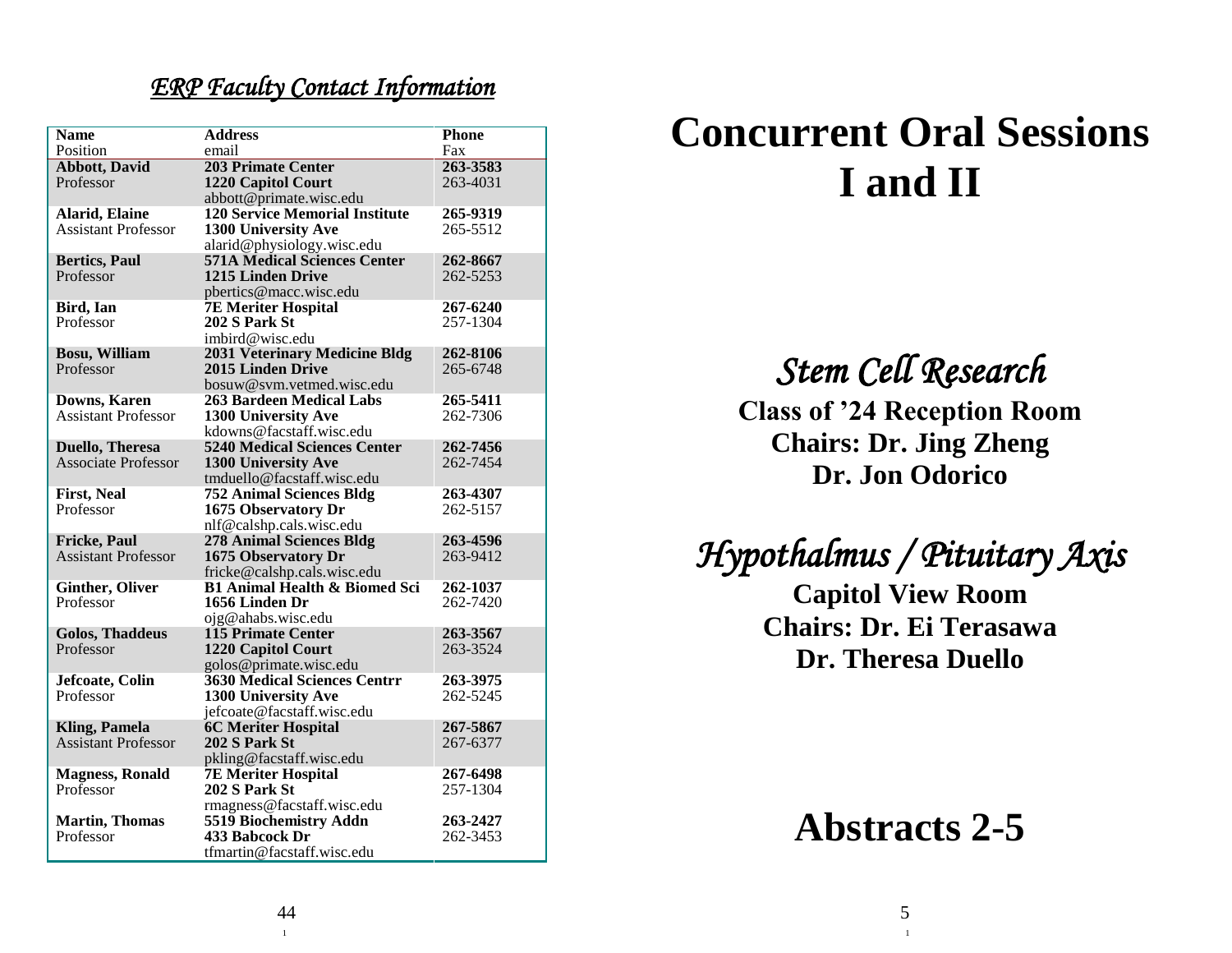#### **Insulin Secretion and Action in Prenatally Androgenized Male Rhesus Monkeys.**

#### **\*CM Bruns<sup>1</sup> , ST Baum<sup>2</sup> , RJ Colman2,5, JR Eisner<sup>6</sup> , JW Kemnitz2,3,5, R Weindruch1,5,7, DH Abbott2,4 .**

*<sup>1</sup>Medicine; <sup>2</sup>Wisconsin Primate Research Center; <sup>3</sup>Physiology; <sup>4</sup>Ob/Gyn; <sup>5</sup> Institute on Aging, University of Wisconsin, Madison, WI; <sup>6</sup>Cato Research, Durham, NC; <sup>7</sup>Geriatric Research, Education and Clinical Center, Veterans Administration Hospital, Madison, WI.*

Women with polycystic ovary syndrome (PCOS) and their male siblings demonstrate abnormalities in insulin secretion and action. The prenatally androgenized (PA) female rhesus monkey, an animal model for PCOS, manifests similar glucoregulatory deficits. To determine whether prenatal androgen excess induces glucoregulatory deficits in male rhesus monkeys similar to those found in male siblings of women with PCOS, 7 PA and 7 control (C) male rhesus monkeys underwent a tolbutamide-modified, frequently sampled, intravenous glucose tolerance test (FSIGT). Both groups were similar in age (PA:12.46[7.25,17.66]; C:9.77[7.76,11.78] yrs; mean[95%CI]), body weight (PA:12.75[10.73,14.77]; C:12.79[10.75,14.84] kg), and BMI (PA:44.99[35.72,54.26]; C:43.15[38.54,47.75] kg/m<sup>2</sup> ). Insulin and glucose values from the FSIGT were analyzed using the Modified Minimal Model method of Bergman. One PA male was identified as an outlier with elevations in both insulin sensitivity index  $(S<sub>1</sub>)$  (p<0.05) and disposition index  $(DI)$  ( $p<0.0001$ ) and thus was excluded from analyses of Minimal Model parameters. There were no significant differences in basal circulating levels of glucose (PA:63.75[57.68,69.82]; C:58.84[55.56,62.12] mg/dl) or insulin (PA:53.20[32.53,73.87]; C:45.62[28.43,62.82] µU/ml). The acute insulin response to glucose (AIR<sub>G</sub>) was similar in the two groups  $(PA:94.41[32.40,275.11])$ ; C:153.82[124.98,189.30]  $\mu$ U/ml). However, both S<sub>I</sub> (PA:0.80[0.18,3.64];<br>C:3.06[1.79.5.24] x10 <sup>-4</sup>·min<sup>-1</sup>·uU<sup>-1</sup>·ml<sup>-1</sup>: p<0.05) and DI  $C:3.06[1.79,5.24]$  $\cdot$ min<sup>-1</sup> $\cdot \mu$ U<sup>-1</sup> $\cdot$ ml<sup>-1</sup>  $p < 0.05$  $(PA: 226.38[106.81, 345.95]; \quad C: 509.21[354.69, 663.72] \quad \text{min}^{-1}; \quad p<0.02)$  were diminished in PA males. When the PA outlier was included in analyses of parameters derived from the Minimal Model, neither  $S_I$  nor DI were significantly different between the male groups. Plasma total insulin levels after tolbutamide infusion (22-180 min), as determined by area under the curve (AUC) analysis, were increased in PA compared to C males (PA:14655.48[9374.84,22910.58]; C:8491.80[6163.72,11699.23] µU/ml·158min; p<0.03). Prenatal androgen excess may produce impairments in insulin secretion and action in male rhesus monkeys, as demonstrated in females. PA male rhesus monkeys.

#### **Trophoblast Differentiation in Embryoid Bodies Derived from Human Embryonic Stem Cells**

**B Gerami-Naini<sup>1</sup> , OV Dovzhenko1\*, M Durning<sup>1</sup> , RH Xu<sup>2</sup> , JA Thomson1,2,3, and TG Golos1,4†**

*Wisconsin National Primate Research Center<sup>1</sup> , WiCell Research Center*<sup>2</sup> *, University of Wisconsin-Madison, and the Departments of Anatomy*<sup>3</sup> *and Obstetrics & Gynecology<sup>4</sup> , University of Wisconsin Medical School, Madison WI 53715*

Trophoblast differentiation and early placental development are essential for the establishment of pregnancy, yet these critical events are not readily investigated in human pregnancy. We used embryoid bodies (EBs) prepared from human embryonic stem (hES) cells as an *in vitro* model of early human development. The levels of hCG, progesterone and estradiol-17ß in medium from hES cell-derived EBs grown in suspension culture for 1 week were higher than unconditioned culture medium or medium from undifferentiated hES cells or spontaneously differentiated hES cell colonies. EBs were explanted into Matrigel "rafts" and cultured for up to 53 days. During the first 7-10 days of growth in Matrigel, small protrusions appeared on the outer surface of EBs, some of which subsequently extended into multicellular outgrowths. The secretion of hCG, progesterone, and estradiol-17ß began to increase on approximately day 20 of Matrigel culture, and secretion remained dramatically elevated over the next 30 days. EBs maintained in suspension culture failed to demonstrate this elevation in hormone secretion. Suspension cultured and Matrigel-embedded EBs exhibited widespread expression of cytokeratins 7/8, demonstrating extensive epithelial differentiation as well as consistent hCG expression. We propose that hES cell-derived EBs may be a useful model for investigation of human trophoblast differentiation and placental morphogenesis.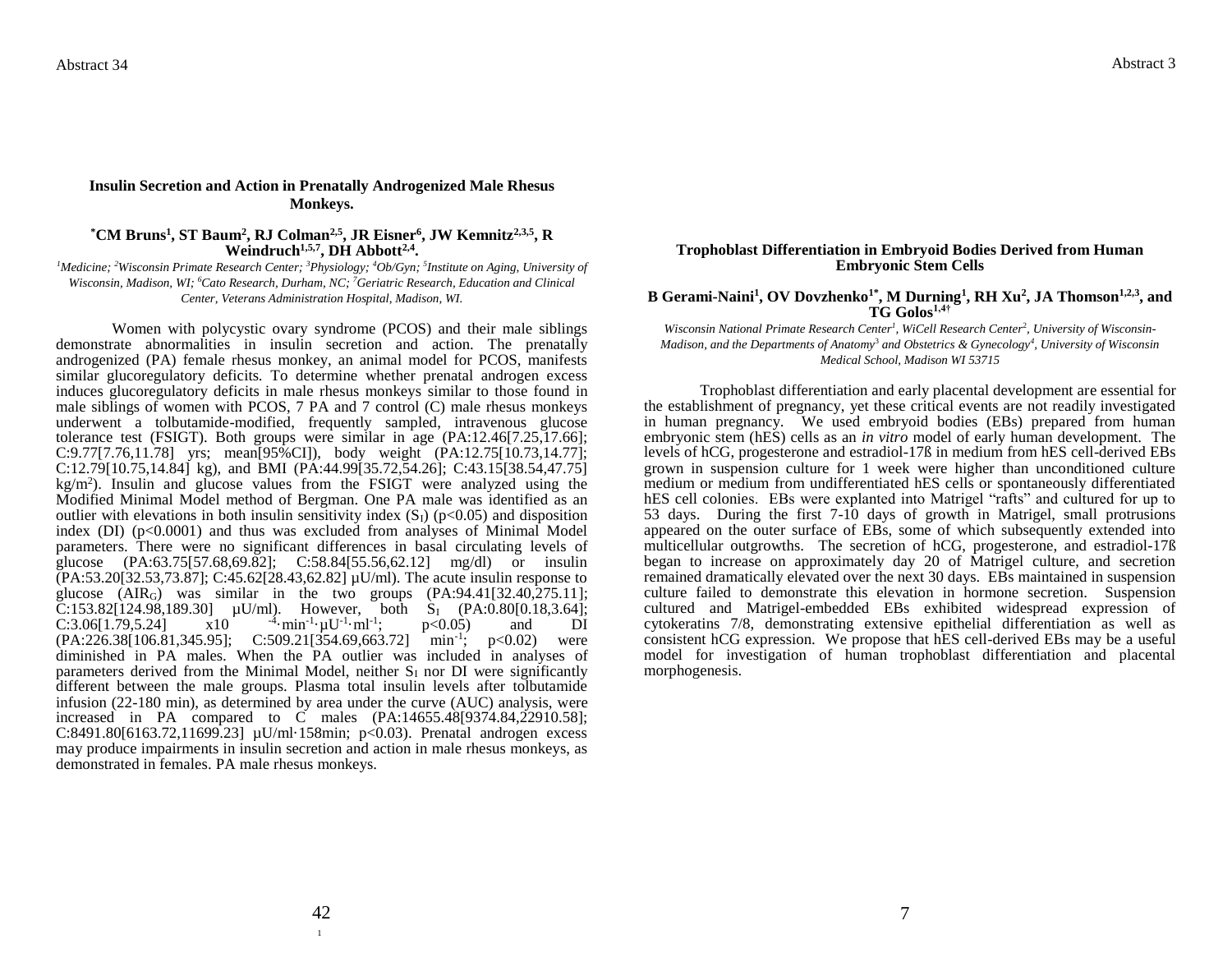#### **Aspirin treatment of cultured rat hypothalamic explants inhibits pulsatile GnRH release through irreversible inhibition of COX1 and COX2 enzymes.**

#### **N Sabel, L Schmidt, D Waechter-Brulla, M Woller**

*Department of Biological Sciences, University of Wisconsin-Whitewater*

The release of pulsatile GnRH is influenced by a variety of signal molecules such as norepinephrine, Neuropeptide Y, GABA, and NMDA. Several studies have indicated that one important class of signal molecule with a role in the control of GnRH release is prostaglandins. We have treated cultured rat hemihypothalami in a perifusion system from hours 1-3 of culture with media containing aspirin at a dose approximating that suggested for humans (100µg/ml aspirin). Other wells of tissue were treated with vehicle (media without acetaminophen) for the same time period (hours 1-3). From hours 0-15, samples were collected at 10 min intervals, chilled immediately, frozen at 80C, and later assayed to measure GnRH concentration. The results of each experiment were blocked for the following times of the study: Preinfusion hours 0-1 of culture; 1 hr infusion hours 1-3 of culture; 0-2 Post-infusion hours 3-5 of culture; 2-4 Post-infusion hours 5-7 of culture; 4-6 Post infusion hours 7-9 of culture; 6-8 Post infusion hours 9-11 of culture; 8-10 Post infusion hours 11- 13 of culture; 10-12 Post infusion hours 13-15 of culture. Treatment with aspirin suppressed GnRH release significantly from the first block after treatment (0-2 Postinfusion; p<0.001 vs. preinfusion and vehicle) through the last block after treatment (10-12 Post infusion; p<0.001 vs. preinfusion and vehicle), These results are consistent with aspirin acting as an irreversible inhibitor of the COX1 and COX2 enzymes, which are critical for the synthesis of endogenous prostaglandins. In the future, we plan to extend our sample time to 24 hr to determine if the hypothalamic tissue will recover from the suppression of GnRH release induced by the 2 hr aspirin treatment. This work represents strong evidence for a role of prostaglandins in the coordinated release of pulsatile GnRH. This work was funded in part by an UW-Whitewater Undergraduate Research Grant to NS and LS.

#### **Acetaminophen treatment of cultured rat hypothalamic explants inhibits pulsatile GnRH release through competitive inhibition of COX1 and COX2 enzymes.**

#### **L Schmidt, N Sabel, D Waechter-Brulla, M Woller**

*Department of Biological Sciences, University of Wisconsin-Whitewater*

It has been reported in several model systems that prostaglandins can influence the release of GnRH. We have treated cultured rat hemihypothalami in a perifusion system from hours 1-3 of culture with media containing acetaminophen at a dose approximating that suggested for humans  $(20\mu g/ml$  acetaminophen). Other wells of tissue were treated with vehicle (media without acetaminophen) for the same time period (hours 1-3). From hours 0-15, samples were collected at 10 min intervals, chilled immediately, frozen at -80C, and later assayed to measure GnRH concentration. The settlement of the settlement of the settlement of the settlement of the settlement of the settlement of the settlement of the settlement of the settlement of the settlement of the settlement of the settl

results of each experiment were blocked for the following times of the study: Preinfusion hours 0-1 of culture; 1 hr infusion hours 1-3 of culture; 0-2 Post-infusion hours 3-5 of culture; 2-4 Post-infusion hours 5-7 of culture; 4-6 Post infusion hours 7-9 of culture; 6-8 Post infusion hours 9-11 of culture; 8-10 Post infusion hours 11- 13 of culture; 10-12 Post infusion hours 13-15 of culture. Treatment with acetaminophen suppressed nRH release significantly from the first block after treatment  $(0-2 \text{ Post infusion}; p<0.001 \text{ vs. preinfusion})$  through the 4th block after treatment

 $(6-8$  Post infusion;  $p<0.001$  vs. preinfusion), and recovered most of the GnRH release (8-10 Post infusion) to all of the GnRH release (10-12 Post infusion). These results are consistent with acetaminophen acting as a competitive inhibitor of the COX1 and COX2 enzymes, which are critical for the synthesis of endogenous prostaglandins. This study represents one step in critically evaluating the role of prostaglandins in the coordinated release of pulsatile GnRH from disparate neurons in the hypothalamus of the rat. This work was funded in part by an UW-Whitewater Undergraduate Research Grant to LS and NS.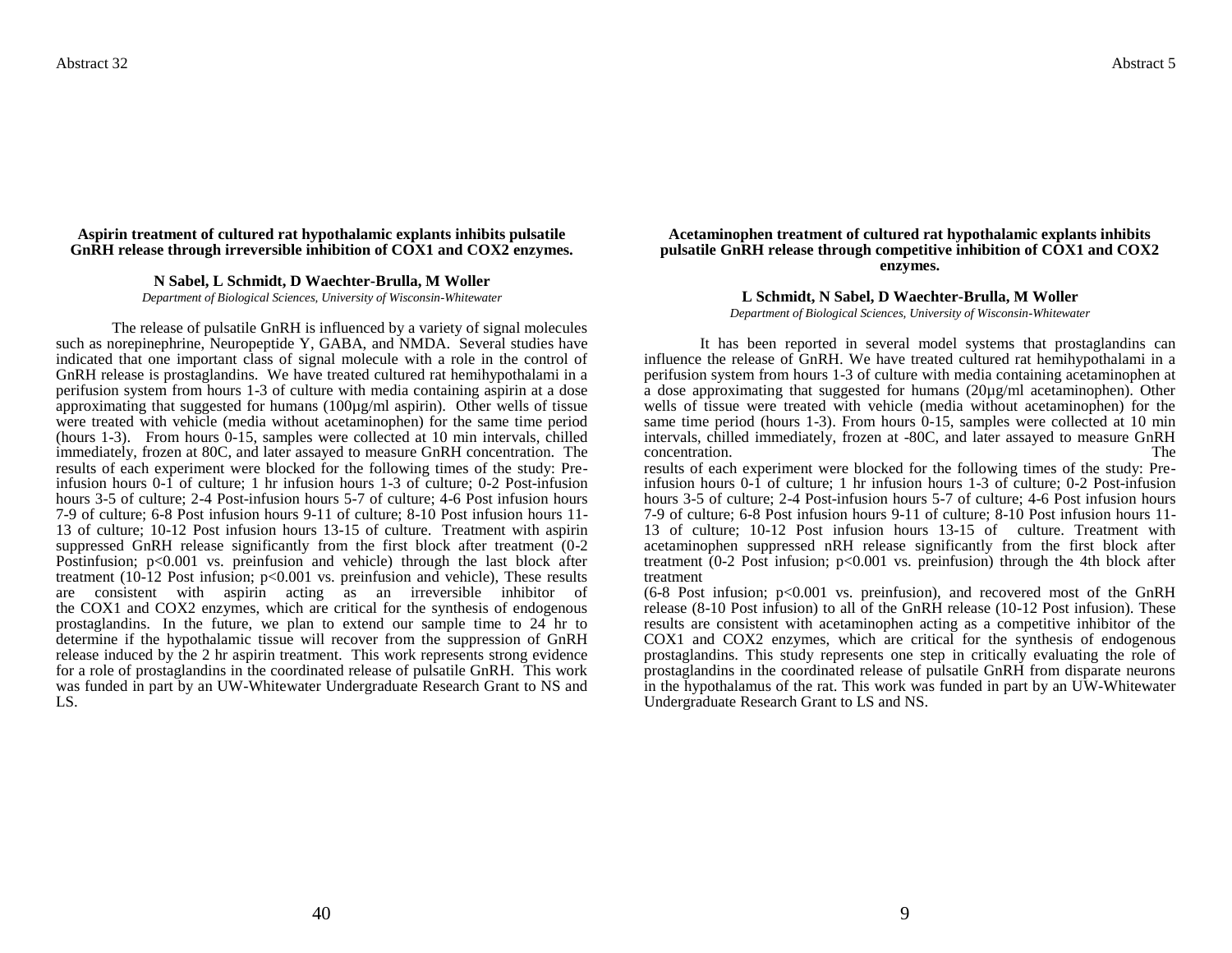#### **Effects of exogenous VS. endogenous Estradiol-17 and Progesterone on Blood Viscosity in Sheep**

**TJ Stow<sup>1</sup> , TM Phernetton<sup>1</sup> , D Meister<sup>1</sup> , L Gathers<sup>1</sup> , and RR Magness1,2,3** *Departments of Obstetrics and Gynecology<sup>1</sup> , Animal Sciences<sup>2</sup> , and Pediatrics<sup>3</sup>School of Medicine and College of Agriculture & Life Sciences, University of Wisconsin-Madison, Madison, WI 53715*

Blood viscosity, a parameter controlling shear stress, affects vascular endothelial cell shape and production of vasodilators (e.g. Nitric Oxide and PGI2). Experiments were conducted to evaluate effects of estradiol-17 $\beta$  (E<sub>2</sub> $\beta$ ) and progesterone ( $P_4$ ) on blood viscosity in pregnant (Preg; Gestational age = 120-130, n = 20; high E<sub>2</sub> $\beta$  + P<sub>4</sub>), follicular (Fol, n = 11; high E<sub>2</sub> $\beta$  low P<sub>4</sub>), luteal (Lut, n = 12; low E<sub>2</sub> $\beta$  high P<sub>4</sub>), and ovariectomized (n = 24) sheep. Ovariectomized ewes received no hormone replacement (Control,  $n = 6$ ),  $E_2\beta$  ( $n = 4$ ), or  $P_4$  ( $n = 4$ ) therapy. Blood samples were collected by jugular catheter during the estrous cycle and pregnancy, and analyzed for viscosity at various shear rates (6–134/sec) and hematocrits (20- 40%). Ovariectomized ewes were administered  $P_4$  via a CIDR pessary and  $E_2\beta$  was infused through jugular catheter for 10 days during which time 4 blood samples were collected and analyzed for viscosity. Magnitude of blood viscosity at similar physiological hematocrits and shear rates were: Ovariectomized Controls =  $P_4$  = Luteal which were less then  $(P<0.05)$   $E_2\beta = Fol = Preg$ . Individual and overall group comparisons demonstrate: 1) Ovariectomy and  $P_4$  treatment did not substantially alter blood viscosity; 2) physiologic states of high estrogen ( $E_2\beta$  treatment, Fol, and Preg) significantly elevated blood viscosity. Because Preg is a state of both elevated  $E_2\beta$ and P<sub>4</sub>, whereas Fol phase sheep only have elevated  $E_2\beta$ , these data suggest  $E_2\beta$ rather then P4 is primarily responsible for the observed increase in blood viscosity. It is known that elevated blood viscosity will increase shear stress especially when blood flow has risen. Moreover, shear stress will increase vascular endothelial cell production of vasoactive hormones in order to increase arterial diameter and lower vascular resistance. *Support: NIH HL49710, HD33255, HL57653, HD38843*

Abstract 6

#### **Real-time determination of the blood flow and local secretion of steroids, prostaglandins and vasoactive peptides in the bovine preovulatory follicle**

**TJ Acosta**

*Departamento de Fisiologia, Facultad de Ciencias Veterinarias Universidad Nacional de Asuncion, San Lorenzo, Paraguay Current address: Department of Animal Health and Biomedical Sciences, University of Wisconsin, Madison, Wisconsin 53706 U.S.A.*

Changes in ovarian blood flow are involved in the cyclic remodeling of the ovary that occurs during follicular growth, ovulation, and development of the new corpus luteum (CL). Therefore, two in vivo experiments were conducted to assess changes in ovarian blood flow and factors that may induce these changes in cattle. The objective of the first study was to characterize the real-time changes in blood flow within the follicle wall associated with ovulation and during early CL development. The objective of the second study was to examine local changes in the secretion of steroids, prostaglandin (PGs) and vasoactive peptides within the follicular wall and in the ovarian venous plasma (OVP) during the periovulatory period.

In the first study, cycling cows were examined by transrectal color and pulsed Doppler ultrasonography to determine the blood flow within the wall of the preovulatory follicle and in the early CL. Ultrasonographic examinations began 48 h after a luteolytic injection of PGF2 $\alpha$  during the mid luteal phase of the estrous cycle. Cows showed a clear rise in the plasma levels of LH (LH-surge) followed by ovulation 26 to 34 h later. In the color Doppler image of the preovulatory follicle, blood flow before the LH-surge was detectable only in a small area at the base of the follicle. However, an acute increase follicular blood flow was detected synchronously with the initiation of the LH-surge.

In the second study, the local release of vasoactive peptides, such as angiotensin (Ang) II, endothelin (ET)1 and atrial natriuretic peptide (ANP) were determined by surgical implantation of a microdialysis system (MDS) within bovine follicles *in vivo*. Prostaglandin  $F_{2\alpha}$  concentrations in OVP were high during the pre-LH surge period and dropped towards the onset of the LH surge. Acute increases in  $PGF2\alpha$ concentrations in the OVP and in the MDS perfusates were observed around the time of ovulation. Follicular Ang-II release increased at the beginning of the LH surge. Concentrations of Ang-II peaked in the OVP at 24 to 48 h after the peak of LH surge and remained at a higher level than that in the JVP. These results demonstrate for the first time the local release of Ang-II, ET-1 and ANP from the bovine mature follicle *in vivo*. In addition, these data show that Ang-II and PG concentration in the OVP acutely increases around the time of ovulation.

Collectively, the complex structural, secretory and functional changes that take place in the ovary around ovulation are closely associated with a local change in the blood flow within the wall of the preovulatory follicle. Overall, these results suggest that the actions of vasoactive peptides, PGs, and steroids play key roles in the LHtriggered ovulatory cascade in the bovine preovulatory follicle.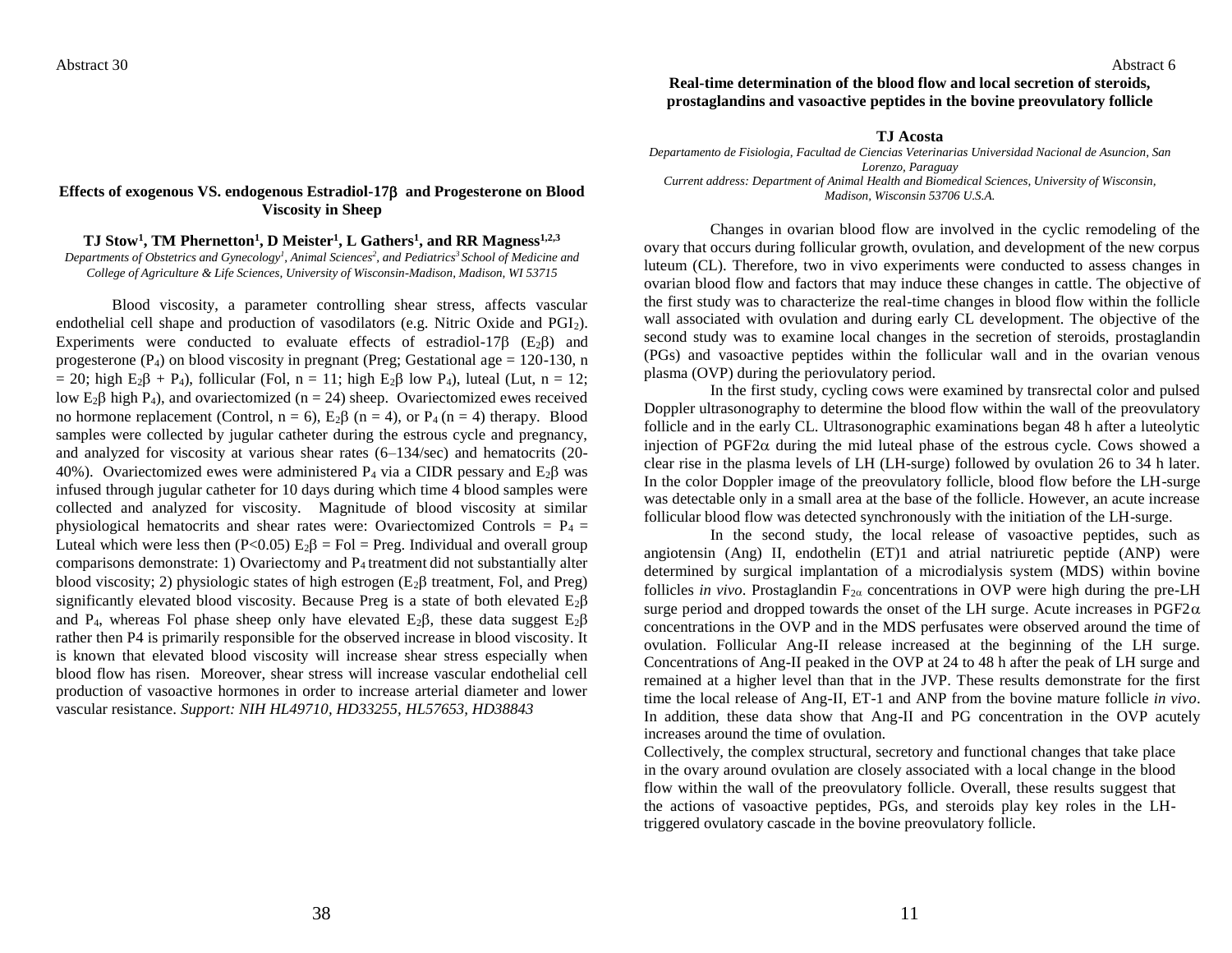#### **Maternal-Fetal Immune Tolerance of Pregnancy in Primates**

**J Drenzek and TG Golos**

*Wisconsin National Primate Research Center and the Department of Obstetrics and Gynecology University of Wisconsin Medical School, Madison, WI*

The challenge of establishing maternal-fetal immune tolerance begins at implantation. Trophoblasts make intimate contact with the uterine epithelium by invading maternal endometrium vessels to initiate blood flow to the intervillous space. During pregnancy, the fetus expresses both maternal and paternal major histocompatibility complex (MHC) class I classical molecules such as human leukocyte antigen (HLA)-A, HLA-B, and HLA-C. Trophoblasts express nonclassical MHC class I molecules such as HLA-G in humans and *Macaca mulatta*  (Mamu)-AG in rhesus monkeys. Suggested actions of nonclassical placental molecules include protecting the fetus and placenta from a maternal immune response, promoting normal implantation and placental development, and regulating the cytokines in the pregnant uterus. My hypothesis is that placental MHC class I molecules down-regulate a uterine immune response to promote healthy pregnancy. This is important in the generation of maternal-fetal immune tolerance. My projects are designed to modify placental function in the rhesus monkey. I plan to knockdown endogenous gene expression of Mamu-AG by using RNA interference (RNAi). Mamu-AG is considered to be a homolog of HLA-G. Mamu-AG is expressed in the placenta and has several features in common with HLA-G including a shortened cytoplasmic domain and expression in multiple isoforms. I also plan to manipulate gene expression by overexpressing the alloantigen Mamu-A\*01 through the use of lentiviral vectors. Mamu-A\*01 is a nonplacental expressed transgene. My current work has centered on performing transient transfections on suspension cells using the plasmid that I have constructed. This plasmid contains human elongation factor 1 alpha (EF1 $\alpha$ ) as the promoter and Mamu-A\*01 as the reporter gene. I have been using the FuGENE 6 transfection method to transfect 721.221 cells, which is a mutant cell line in which the cells do not express surface MHC class I molecules. I have also used K562 cells, which is an erythroleukemia cell line derived from a chronic myeloid leukemia patient. I have yet to obtain satisfactory gene expression efficiency using the FuGENE 6 transfection method. Upon efficient transient transfection of this plasmid, I will be able to prepare lentivirus and microinject it into rhesus embryos.

#### **Stem Cells and Gametes: the Cycle of Life**

#### **AA Kiessling** *Department of Surgery, Harvard Medical School*

For many decades, cleaving eggs have been recognized as the source of totipotent embryonic stem (ES) cells, including daughter eggs. If the cleaving egg was fertilized with a Y-chromosome bearing sperm, the totipotent ES cells are also the source of daughter spermatozoa. This cycle requires elegantly orchestrated gene expression. The egg is not the penultimate totipotent cell because it is, itself, a highly differentiated cell with its own peculiar cell cycle. Therefore, the first step in the derivation of totipotent ES cells is de-differentiation of the egg. If it is fertilized, the process of de-differentiation must also include the sperm nucleus. In mammals, the totipotent state lasts only a few cell cycles, on the order of four or five doublings. The cycle of life, therefore, includes a fleeting interlude of totipotent cells amidst a lifetime of committed cells, most fully differentiated. Understanding the totipotent interlude may be the key to fully understanding the potential pitfalls faced by an activated egg.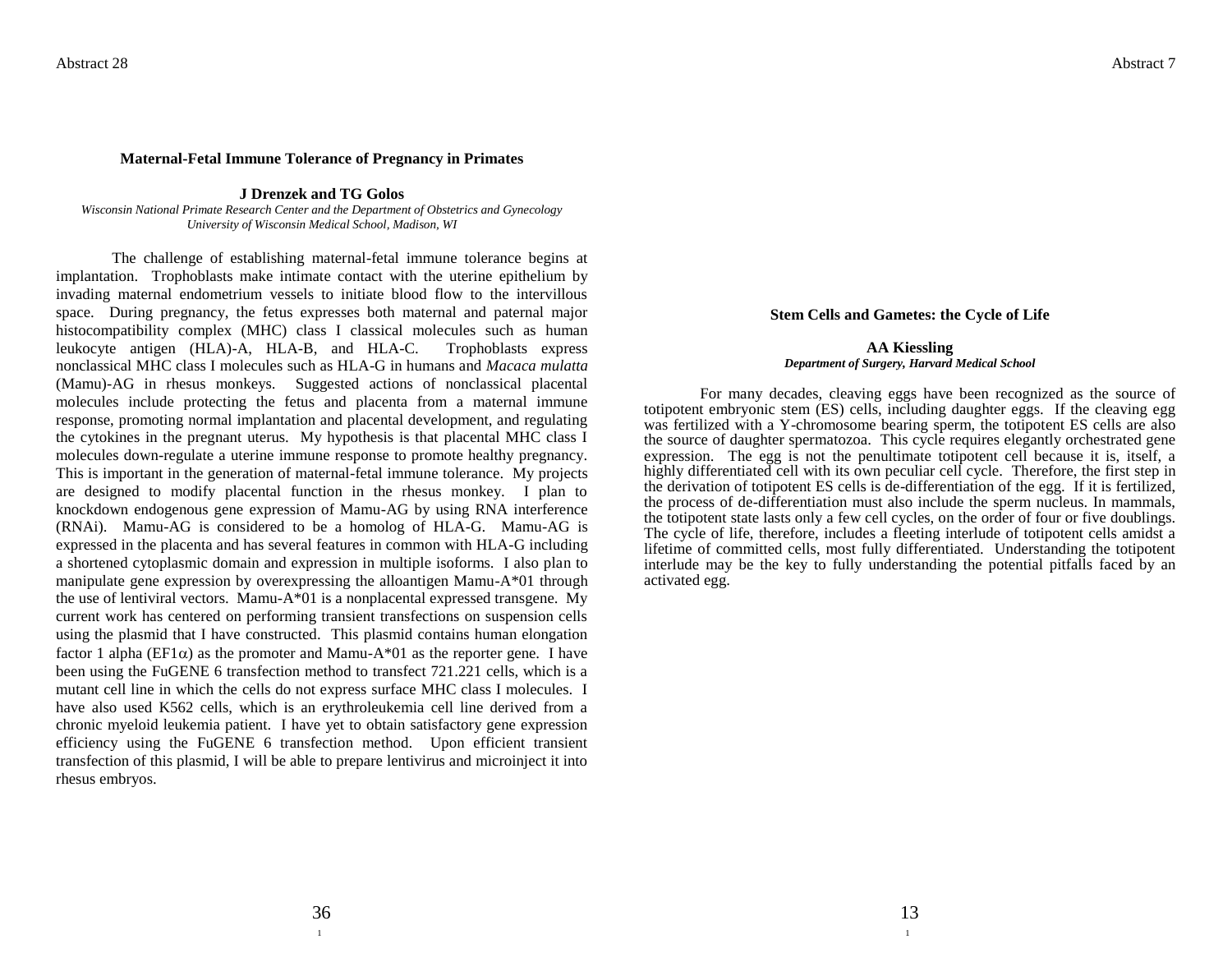### Abstract 8

#### Acute changes in plasma progesterone following prostaglandin  $F_{2\alpha}$  or oxytocin **treatment during the mid or late luteal phase in cycling pony mares**

### **MD Utt1,3, OJ Ginther<sup>1</sup> , TJ Acosta<sup>1</sup> , MC Wiltbank2,3**

*Department of Animal Health and Biomedical Sciences, University of Wisconsin, Madison, WI 53706<sup>1</sup> Department of Dairy Science, University of Wisconsin, Madison, WI 53706<sup>2</sup> Endocrinology-Reproductive Physiology Program, University of Wisconsin, Madison, WI 53706<sup>3</sup>*

Prostaglandin  $F_{2\alpha}$  (PG) and oxytocin (OT) have been implicated as having a pivotal role in the luteolytic mechanism of the mare. The capacity of these hormones to alter circulating levels of progesterone immediately following injection may be differentially affected when administered at differing times o luteal development. The objective of this study was to determine the effect of prostaglandin  $F_{2\alpha}$  (PG) or oxytocin treatment, during the mid (8 d post ovulation) and late (13 d post ovulation) luteal phase, on plasma progesterone concentrations during the 60 min following treatment. Pony mares (300 kg) were randomly assigned to receive PG (2.5 mg, i.v.), OT (10 i.u., i.v.), or control (SAL; 0.5 ml sterile saline, i.v.) treatments 8 d (n = 7, n = 6, n = 7; respectively) or 13 d (n = 7, n = 7, n = 7; respectively) post ovulation. Prior to administration of experimental treatments, mares were fitted with an indwelling jugular vein catheter. Two blood samples were taken prior to administration of experimental treatments to determine baseline progesterone concentration prior to treatment. Following treatment, samples were collected at 1 min intervals from 1 to 5 min post treatment and at 5 min intervals from 5 to 60 min post treatment. Data are expressed as the change in plasma progesterone (ng/ml) relative to the average of the two baseline samples. Because there was no effect of day of experimental treatment (d 8 or d 13) or a day by time interaction within PG, OT, or SAL treatments ( $P > 0.05$ ), data for treatment on experimental d 8 and d 13 within PG, OT, or SAL treatment were combined. Treatment with PG resulted in increased plasma progesterone relative to baseline within one minute following treatment (1.24  $\pm$  0.34 ng/ml; P < 0.05) and peaked within 10 min (1.95  $\pm$  0.36 ng/ml; P < 0.05). Plasma progesterone concentrations of mare treated with PG were significantly lower than baseline values in PG treated mares by 40 min following treatment. Oxytocin treatment did not significantly alter plasma progesterone concentrations. In conclusion, data from this experiment demonstrate an acute increase in plasma progesterone concentrations in pony mares following PG treatment prior to the decrease in progesterone normally associated with PG administration.

#### **Erythropoietin Regulates Growth and Function of Lung Epithelial Cells**

#### **M Litchman, AK Kapur, DP Carlton and PJ Kling.**

*UW Perinatal Center and Department of Pediatrics*

Lung development and maturation are regulated by a number of different molecular signals, including growth factors. Erythropoietin is a circulating growth factor traditionally considered important in the regulation of hematopoietic cell growth, but now recognized as mitogenic for variety of different cell types. Because erythropoietin and the receptor for erythropoietin are expressed in the human lung during development, we considered the possibility that erythropoietin might play a role in the regulation of lung growth. To test this notion, we studied the effect of erythropoietin on A549 cells, an immortal adenocarcinoma cell line that possesses morphological and biochemical characteristics similar to the respiratory epithelium in the distal airspace. We found that after 4 days of treatment, erythropoietin (50 U/mL) increased A549 cell protein by 25% (control:  $47.8 \pm 7.7$  vs erythropoietin: 58.5  $\pm$  5.8 mg/well; mean  $\pm$  SD, n = 10, p < 0.05). The increase in protein was accompanied by a similar proportional increase in cell number, indicating that erythropoietin treatment resulted in cell hyperplasia and not simply hypertrophy (control: 1.54  $\pm$  0.36 vs erythropoietin: 2.05  $\pm$  0.38 million cells/well, n = 10, p < 0.05). To see if this increase in growth was accompanied by changes in cell function, we studied whether erythropoietin influences transmembrane Na movement. Na transport, and particularly Na transport through channels that are inhibited by the diuretic amiloride, is an important characteristic of the respiratory epithelium because of the relationship between Na movement and the clearance of water from the distal airspaces. We found that erythropoietin (50 U/mL, 4 d exposure) increased the rate of total Na uptake by  $30\%$  (control: 214  $\pm$  128 vs erythropoietin:  $278 \pm 169$  nmol Na/mg protein/5 min, n = 10, p < 0.05) and that most of the increase in Na transport could be accounted for by movement through amiloride-sensitive pathways (control:  $180 \pm 122$  vs erythropoietin:  $238 \pm 159$  nmol Na/mg protein/5 min,  $n = 10$ ,  $p < 0.05$ ). Thus, erythropoietin accelerates growth and increases Na transport in respiratory epithelial cells *in vitro*. We speculate that erythropoietin plays a physiological role in normal lung development.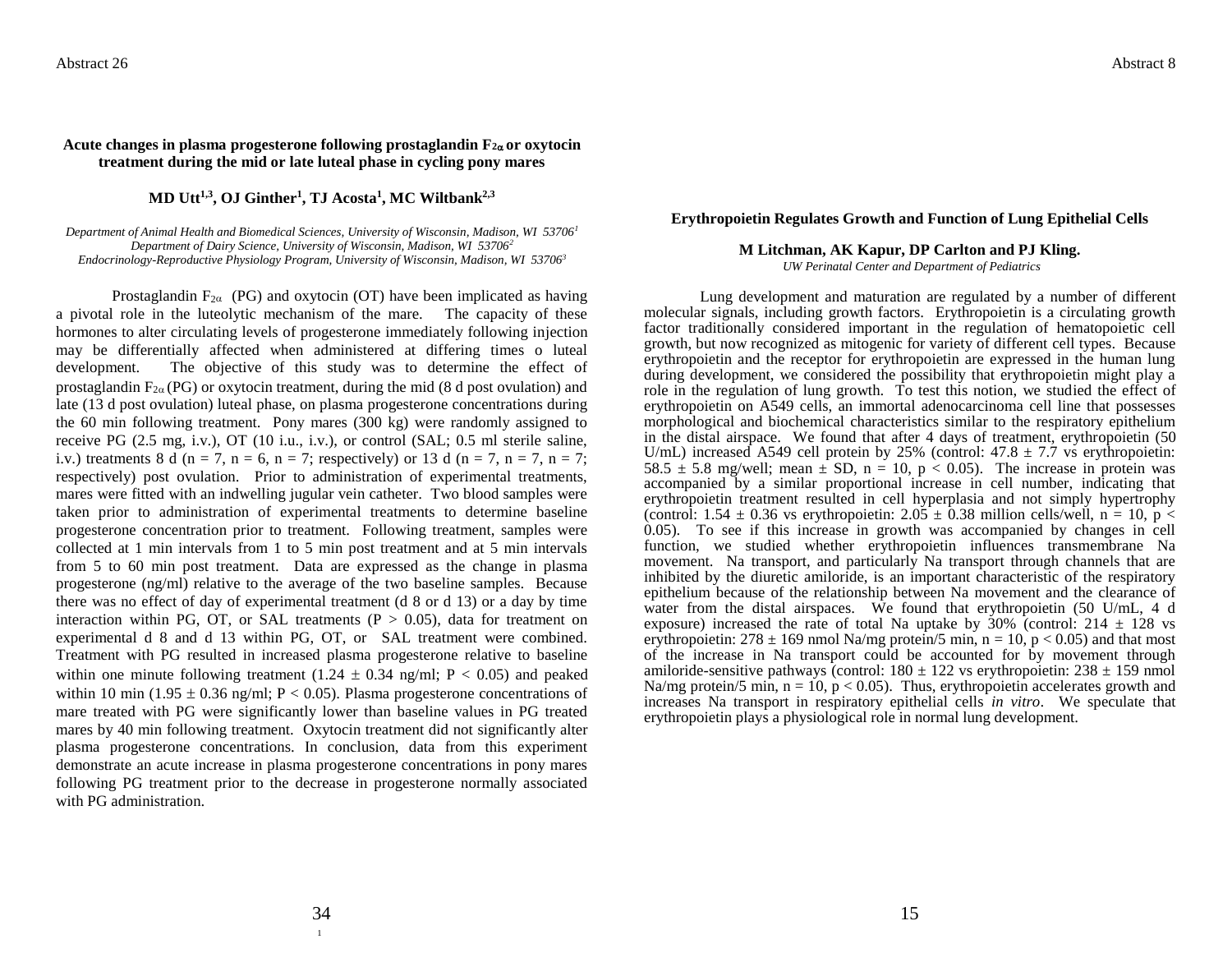#### **Relationship Between AT1-R and P450c17 Expression In The Marmoset Adrenal**.

**JC Pattison<sup>1</sup> , W Saltzman2,3, CR Pryce<sup>4</sup> , DH Abbott3,5, IM Bird<sup>1</sup> .**

*<sup>1</sup>Perinatal Research Laboratories, UW-Madison, Madison, WI 53715, <sup>2</sup>Dept of Biology, UC-Riverdale, Riverdale, CA 92521, <sup>3</sup>National Primate Research Center, UW-Madison, Madison, WI 53715, <sup>4</sup>Laboratory for Behavioural Neurobiology, Swiss Federal Institute of Technology, Zurich, Switzerland CH-8603, <sup>5</sup>Dept Ob/Gyn, UW-Madison, Madison, WI 53715*

Previously we have described the characterization of P450c17 and related protein expression in the marmoset adrenal (Endo 2002). The marmoset model is of particular interest due to its relative lack of a functional zona reticularis (ZR) compared to both humans and rhesus. One particularly important modulator of P450c17 expression in the mammalian adrenal is angiotensin II (AII), acting through the angiotensin II type 1 receptor (AT1-R). Therefore, in order to understand the distribution of P450c17 in the marmoset adrenal, we performed immunohistochemistry on adrenals from six adult male marmosets to investigate the expression of the AT1-R. The AT1-R stained most strongly in the zona glomerulosa (ZG), as was expected since AII stimulates aldosterone production in this region. The ZG is negative for P450c17, where AT1-R is highest, consistent with an enzyme expression pattern that favors aldosterone production. The AT1-R was expressed at a reduced level throughout the remainder of the cortex, sometimes up to the corticomedullary interface. We have previously shown that P450c17 stains consistently throughout the zona fasciculata/reticularis (ZF/R), thus the expression of AT1-R in the ZF/R, although at much lower levels, is not surprising and is consistent with the possible role in modulating P450c17 expression. The AT1-R was undetectable in the medulla. Consequently, the marmoset can be grouped with other species whose medulla does not express AT1-R. Adrenocortical cells freshly isolated from whole adrenal glands stained for P450c17 and AT1-R show P450c17 expression at a consistent level in all cells while AT1-R expression is lower and more diffuse. Long-term stimulation of these cells with Forskolin, AII, TPA and the combination of Forskolin with AII or TPA showed dramatic increases in P450c17 expression in response to Forskolin, but not in response to AII or TPA. The Forksolin-induced expression of P450c17 was blocked by addition of either AII or TPA with Forskolin. These changes in P450c17 expression are consistent with other work done on ovine, bovine and human adrenocortical cells, indicating normal endocrine function of the marmoset adrenal. Further studies will be necessary to determine the extent to which AII, and other agonists, regulate P450c17 expression in the marmoset. Funded by NIH grants MH60728, HL 64601, and HL 56702.

#### **Increased Proceptive Sexual Behavior in the Female Common Marmoset after Intracerebroventricular (icv) Administration of GnRH II.**

### **DK Barnett<sup>1</sup> , DH Abbott1,2**

*<sup>1</sup>Wisconsin Primate Research Center, University of Wisconsin, Madison, WI, 53715 ; and <sup>2</sup>Department of Obstetrics and Gynecology, University of Wisconsin, Madison, WI, 53792*

GnRH II (pGlu-His-Trp-Ser-Try-Gly-Leu-Arg-Pro-Gly•NH<sub>2</sub>), an evolutionarily conserved gonadotropin releasing hormone first isolated from chicken brain, plays a role in the reproductive behavior of a number of non-primate species. To investigate whether GnRH II similarly plays a role in primate sexual behavior, six female marmosets (2-4 years of age) were surgically implanted with an indwelling cannula in the third ventricle of the brain for intracerebroventricular (icv) administration of GnRH II. Subject animals were also ovariectomized, implanted subcutaneously with silastic capsules (3 females with empty implants and 3 with estradiol filled implants) and pair-housed with their mate. Behavioral sex tests were conducted to (1) determine behavioral responses to icv infusions of 0 (vehicle), 1, and 10  $\mu$ g of GnRH II and (2) determine if GnRH II effects are estrogen dependent. Females were out of visual contact from their male pairmate for 90 minutes after icv infusion before the start of the behavioral test. At the start of each test, male pair-mates were introduced into the test cage through a remote door and behaviors were scored for 30 minutes by observers behind a one-way mirror. For analysis, mean values from each animal at each dose were used in a repeated measures analysis of variance with post hoc tests to determine significant differences between means. GnRH II significantly increased  $(p=0.043)$  the total number of proceptive [sexual solicitation] behaviors (tongue flicking, proceptive stare and frozen posture) a female exhibited towards her male pairmate during behavioral tests. Proceptive behavior was virtually absent when females receive vehicle infusion in both estradiol + and - conditions. GnRH II stimulated proceptive behavior at  $1\mu$ g (significantly higher than control treatment;  $p=0.009$ , but not different from  $10\mu g$ . Infusion of  $10\mu g$  GnRH II did not significantly increase female proceptive behavior over that observed following vehicle infusion ( $p=0.148$ ). Proceptive behavior from GnRH II tended ( $p=0.067$ ) to be more pronounced in estradiol – females, although the current statistical interaction of hormone and GnRH II dose is not significant ( $p=0.074$ ). The reduced effect of GnRH II in estradiol + females may reflect the trend for fewer mounts preceding intromission and ejaculation by the male. The females may be more attractive, receptive or both in the estradiol + condition. When females receive no estradiol or GnRH II, male pair-mates fail to mount the female in 33% of the behavioral tests. In contrast, the mount failure rate was 11-12.5 % when females received either estradiol or GnRH II. GnRH II reduced the mount failure rate in estradiol -, but not in estradiol + females. Financial Support from Ardana Biosciences LTD.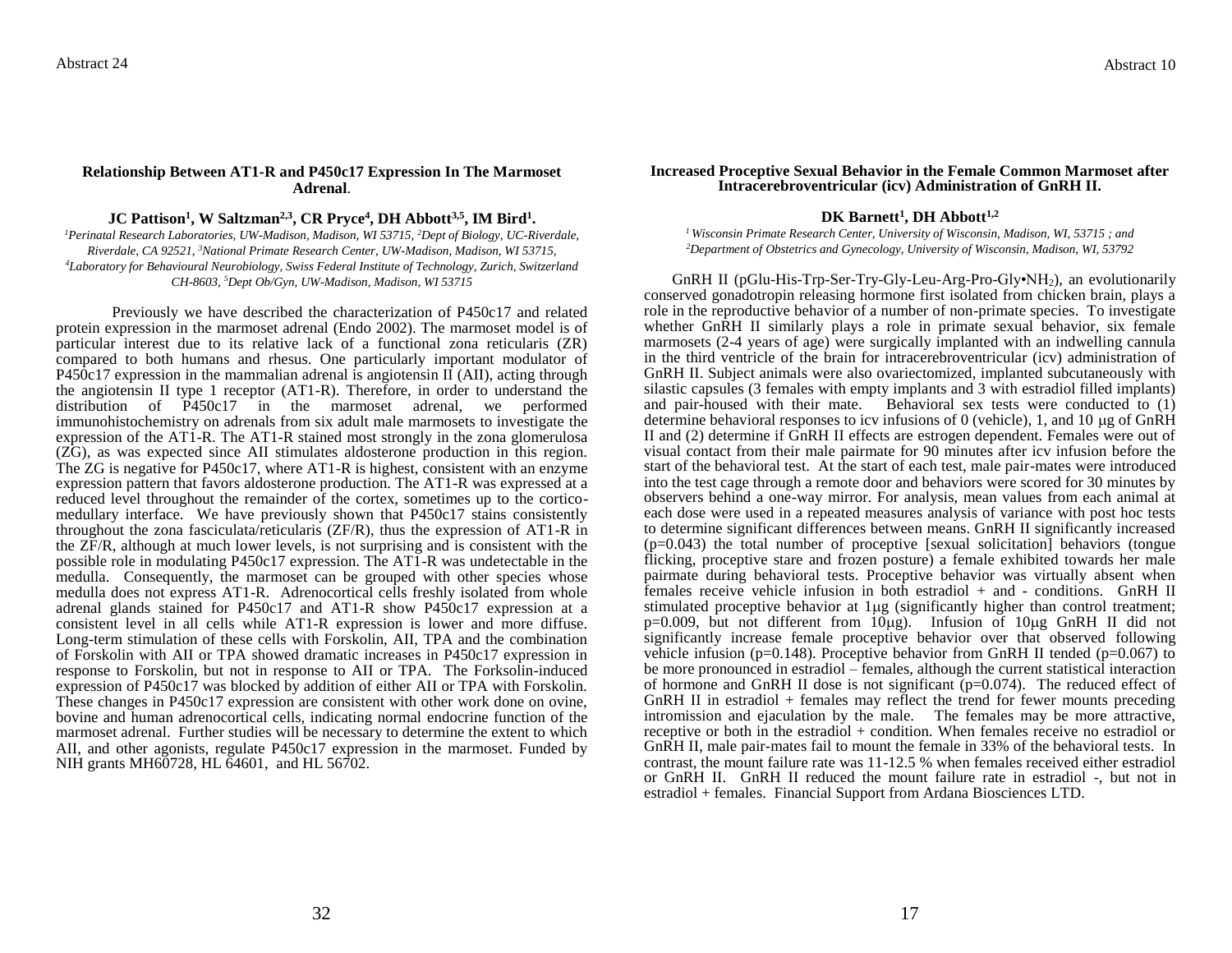#### **Microfluidic Devices in Embryology**

#### **AL Reeder**

*Animal Sciences Department, University of Wisconsin – Madison, Madison, WI*

Modern embryology encompasses several emerging areas of interest in human health including cloning, stem cells, chimeras, and *in vitro* fertilization. Nanotechnology is currently being applied to this area in order to optimize the assisted reproductive technologies listed above. And biomimetics, especially microfluidic technology, is at the forefront of technologic advancement in embryology. Microfluidic devices work on a micro or nano scale to simulate physiologic conditions. The goal of this nanotechnology is to provide individual cells with a unique, manipulatable environment.

Microfluidic technology is currently being applied in our laboratory to *in vitro* embryo production. We are optimizing culture and micromanipulation devices in the bovine *in vitro* fertilization process. My research utilizes microfluidic devices collaboratively designed and fabricated in Bio-Medical Engineering in order to treat embryos in a microenvironment that is more representative of *in vivo* development. Microfluidic culture devices have been optimized for murine embryo culture, and porcine work is in progress. Our laboratory is optimizing embryo culture devices for the bovine model and testing two micromanipulation devices. Utilizing cumulus cell removal devices, we have shown improved embryonic development when cumulus cells were removed by microfluidic manipulation as opposed to traditional vortex methods.

## **Poster Session**

### **Great Hall**

## **Abstracts 12-34**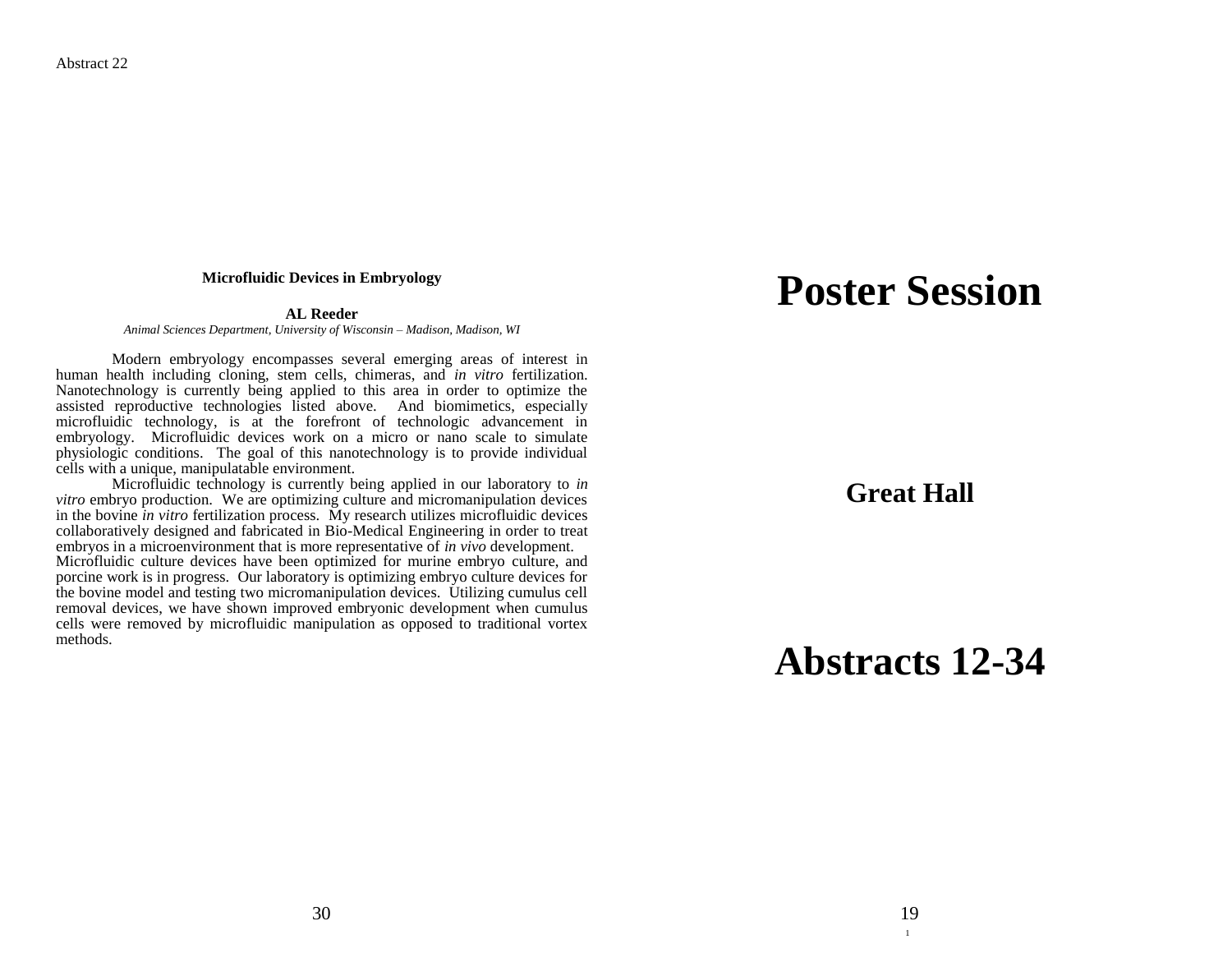#### **Ovine Endothelial Nitric Oxide Synthase Transiently Expressed in COS-7 Cells is Negatively Regulated by ERK-1/2 and Protein Kinase C**

#### **JM Cale and IM Bird**

*Dept of OB/GYN, University of Wisconsin Madison*

While endothelial nitric oxide synthase (eNOS) is capable of activation by Ca2+/calmodulin (CaM), recent progress has suggested that eNOS phosphorylation increases sensitivity to  $[Ca2+]$ : eNOS in uterine artery endothelial cells undergoes pregnancy-specific enhancement of activity associated with both increased Ca2+ and ERK-1/2 signaling. The objective of this study was to determine the extent to which Ca2+ and kinase signaling pathways influence eNOS activation alone or together. Therefore, we describe activation and phosphorylation of ovine eNOS cDNA transiently expressed in COS-7 cells. A23187-stimulated activation of eNOS was accompanied by phosphorylation of S1179 but not T497, suggesting increases in  $[Ca2+]i$  alone may not be the only mechanism of activation. In contrast, phorbol 12myristate 13-acetate (PMA) did not elevate [Ca2+]i or increase eNOS activity but increased phosphorylation of both S1179 and T497. Both agonists also stimulated activation of Akt and ERK1/2.

Inhibitors of phosphatidylinositol 3-kinase (PI3-K), mitogen activated protein kinase-kinase (MEK), and protein kinase C (PKC) were used to determine the participation of these pathways in eNOS activation. Inhibition of PI3-kinase pathway did not change eNOS activity despite decreased p-S1179. Inhibition of MEK enhanced A23187- but not PMA-mediated eNOS activity but did not change T497 or S1179 phosphorylation. Finally, inhibition of PKC decreased basal and PMA-induced p-T497 and p-S1179 and increased A23187/PMA-stimulated eNOS activity. We conclude that when  $[Ca2+]$  is not elevated, Akt signaling is not sufficient for eNOS activation. When [Ca2+]i is elevated, Akt activity may fail to contribute to eNOS activation, and ERK-1/2 activity may attenuate eNOS activation independent of phosphorylation of S1179 or T497.

#### **T Chang\* and TG Golos**

*Endocrinology-Reproductive Physiology, University of Wisconsin-Madison; Dept. of OB/GYN, University of Wisconsin Medical School; NIH-NCRR National Primate Research Center*

 Transgenic technology in the non-human primate provides an animal model that can enhance the study of human biology including embryology, physiology, endocrinology and pathology. Numerous attempts and results from previous studies had not successfully established a consistent model for primate transgenesis. Therefore, efficient methods to produce sufficient expression of transgenes are important.

 The first objective of current projects is producing overexpression of specific genes functioning in non-human primate placenta and embryo development by using lentiviral transgenic methods. Specific genes including IGF2, CG, and MHC-I, are required for normal and programmed primate placental and fetal development through pregnancy. Theories derived from rodent experiments suggested that regulation of insulin-like growth factor II (IGF-II) expression is controlled by epigenetic mechanisms including genomic imprinting. Chorionic gonadotropin (CG), a glycoprotein hormone, is the major embryonic signal in primates. During implantation and pregnancy in primates, CG is primarily secreted by the syncytiotrophoblast. Previous studies showed CG is essential for establishing implantation at the early pregnancy. The third target, MHC class I (MHC-I), is essential in maternal-fetal immune response and tolerance. Detailed roles and regulation of those genes have not been well understood in human and non-human primates. Through studies and prospective data obtained from the non-human primate model approach, it can provide information on specific functions of those genes.

The second project progressing is focusing on the down regulation of gene expression in primate cell lines and during embryo development by methods as RNA interference (RNAi) and/or antisense transgenic approaches. In the past decades the application of knock-out rodents has provided studies accelerating our knowledge on genetics and physiology. But again, the difference between rodent placenta and primate placenta physiology indicates that rodent model is not sufficient enough for understanding human biology. Though non-human primates is the best model, the well established knock-out method can not be applied on primates due to the long time frame of pregnancy, juvenile years to puberty and life span. There also lays the possibility of lethal situation during early fetal and placental development when homozygous genes by knock-out are generated. Therefore, down regulation by using antisense transgenic technology and newly developed RNAi technology on mammalian cells can be used as novel and promising methods to study gene expression and regulation in embryogenesis and pregnancy.

The current progress including successful transfection and overexpression of genes has been demonstrated in in vitro experiments, while in vivo experiments including microinjection into rhesus monkey and marmoset embryos, along with down regulation approaches, are being continuously proceed. Combining the progress of in vitro transgene regulation methods and developing efficient in vivo approaches focusing on primate embryo and placental development, transgenic technology in non-human primate can enhance our understanding on gene expression and regulation and will accelerate the knowledge of medical primatology and human reproductive biology.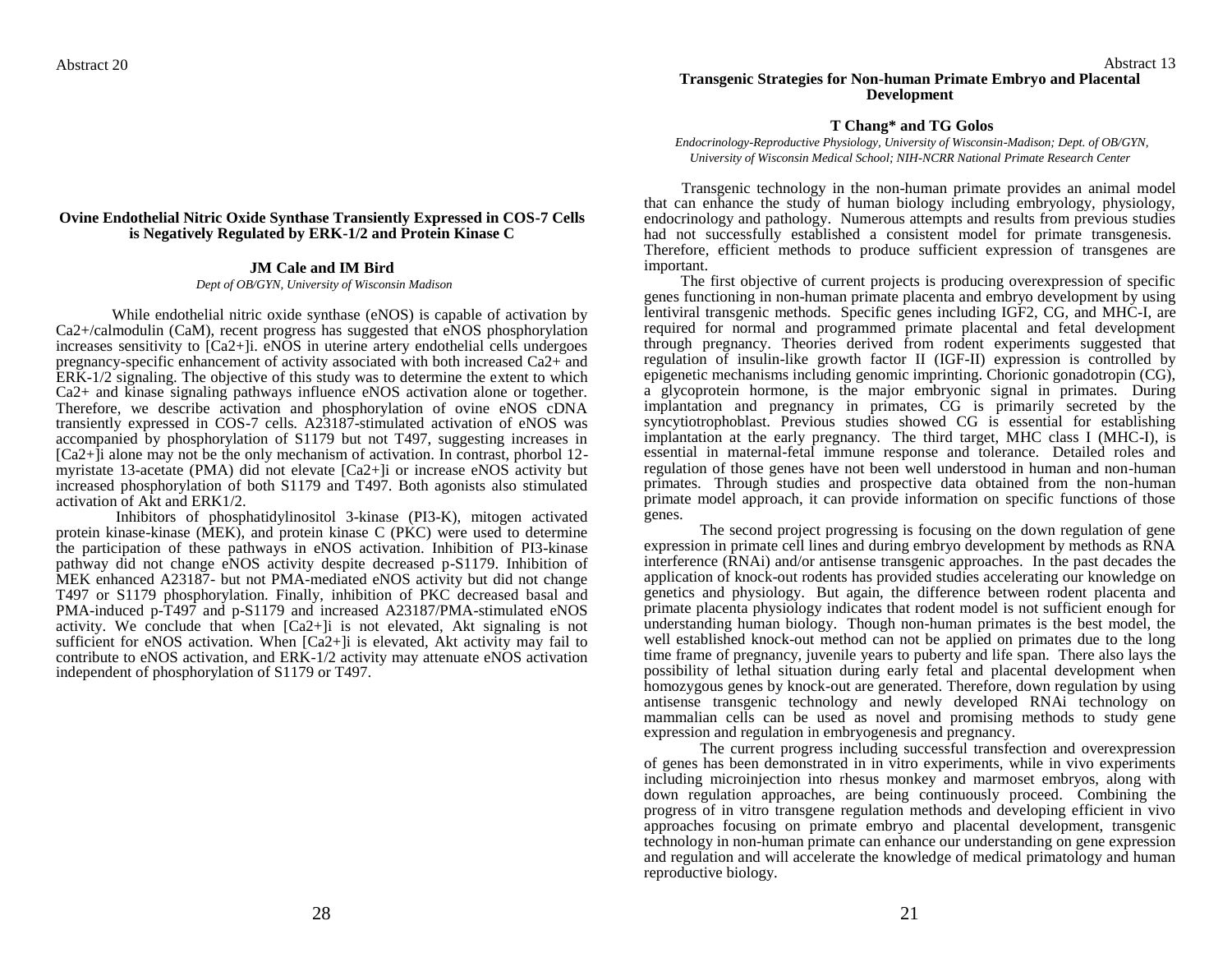#### **Reconstitution of frozen-thawed rooster sperm in seminal plasma**

**LE Enwall<sup>1</sup> , JL Orchard<sup>1</sup> , TL Manson<sup>2</sup> , JJ Parrish<sup>1</sup>** <sup>1</sup>*Department of Animal Sciences, University of Wisconsin, Madison, WI* <sup>2</sup>*Fort Valley State University, Fort Valley, GA*

The objective of this experiment was to determine if the addition of seminal plasma to a frozen-thawed avian species sperm could recover viability, as has been previously demonstrated in the ram. Semen was collected from roosters by massage technique and extended in Wisconsin Avian Extender (WISA) with 14% glycerol. Semen was then frozen in  $LN_2$  and later thawed for 1 min. at  $35^{\circ}$ C. Seminal plasma was collected by centrifuging separate semen collections at 12000 rpm for 5 min, collecting the upper 0.5 ml of supernatant. This was then done a second time and the final supernatant frozen at  $-22^{\circ}$ C until use. Thawed semen was diluted to 10 million/ml in WISA and added to three experimental treatments of 1:1, 1:2, and 1:3 volumes of semen to seminal plasma. The control was a 1:1 volume of semen to WISA without glycerol. 4-ml tubes were injected with  $CO<sub>2</sub>$  for one second and incubated at  $39^{\circ}C$  and  $5\%$  CO<sub>2</sub>. There were 3 replicates of four treatments (control, 1:1, 1:2, 1:3) with each treatment done in triplicate. Aliquots were assessed for motility and viability at 0, 3, and 6 hours of incubation. Motility was both videorecorded for replay and assessed at 10X while viability was assessed by the live:dead fluorescent staining assay. ANOVA analysis showed that there were significantly more sperm with intact membranes  $(p<0.01)$  for each treatment relative to the control at both 3 hours and 6 hours. At 3 hours, motility was significantly higher in 1:1 and 1:2 dilutions ( $p<0.05$ ) than the control but 1:3 was not different ( $p<0.05$ ). At 6 hours there were no significant differences between the motility of the seminal plasma treatments and the control  $(p<0.05)$ . In conclusion, this experiment demonstrates that seminal plasma helps to restore the membrane integrity of rooster semen but that motility is not restored.

#### **Estrogen induced Chk-1 activation in MCF-10F cells line**

#### **D Zhao**

*Department of Obstetrics and Gynecology, University Of Wisconsin – Madison*

Estrogens have been shown to play a central role in breast cancer development, the carcinogenicity of estrogen on human breast cancer is has not been fully characterized. In this study, we utilized the estrogen-receptor negative human breast epithelial cell line, MCF-10F as our model to study the role of estrogen in breast cancer. Because the tumor suppressor protein p53 and cell cycle checkpoints protein play important roles in carcinogenesis. We investigate the effects of 17β-Estrodiol (E2) on the level of p53 and Chk-1 protein in MCF-10F cells. Flow cytometry experiment revealed that  $E2 (10^{-6}M)$  treatment caused an S phase arrest in both primary breast epithelia cells and MCF-10F cells. E2 ( $10^{-9}M~10^{-6}M$ ) induced a 2-4 fold increase of Chk-1 protein, 2-4 fold increase of P53 in a dose dependent manner. The results indicate that the S-phase arrest of E2 treatment is estrogen receptor independent and through activation of Chk-1 pathway.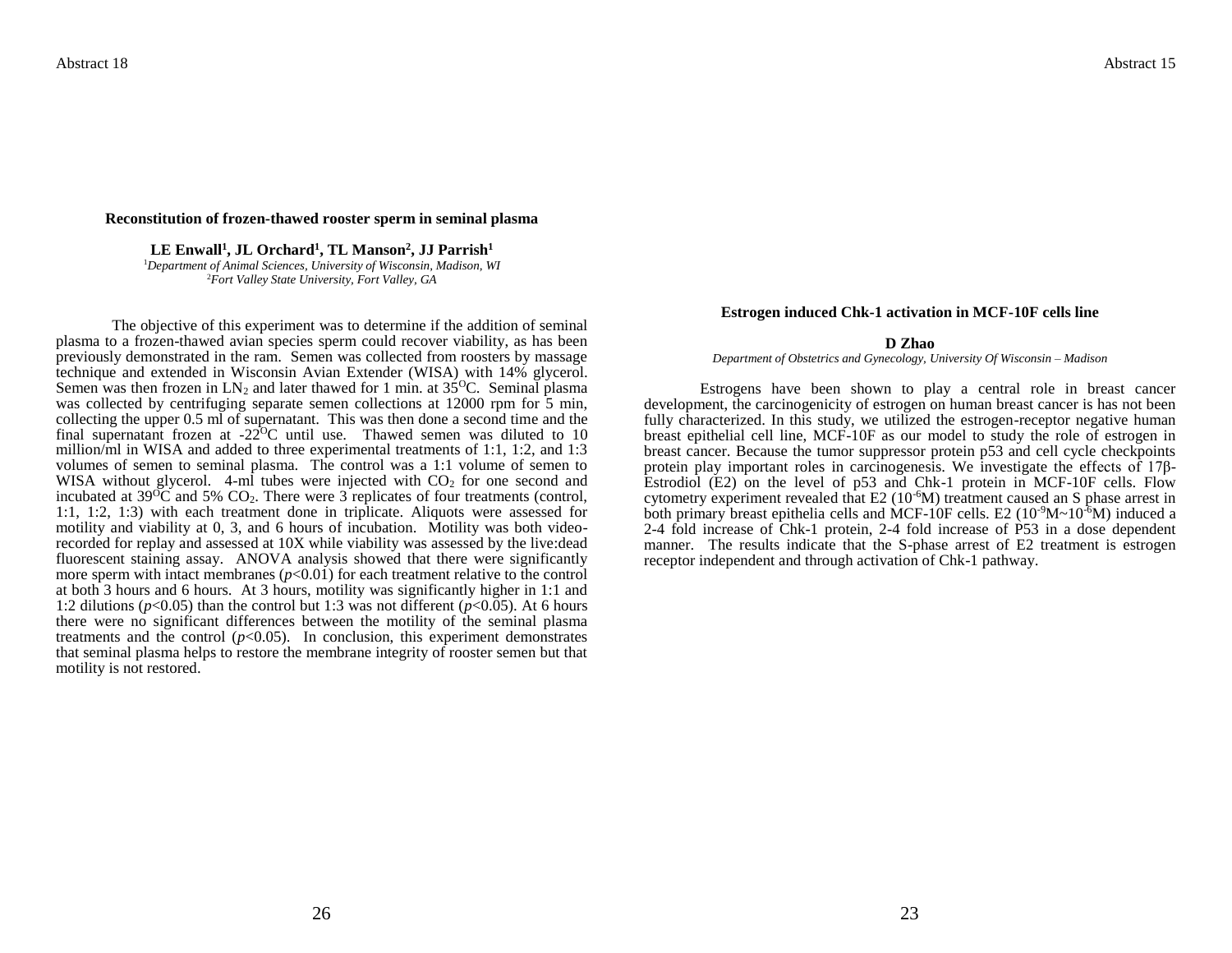#### **Functional Characterization of HUVEC-C: Calcium Signaling, Mitogenesis, ERK 1/2 Activation, and Vasodilator Production**

#### **SM Gifford <sup>1</sup>\* and IM Bird <sup>1</sup> .**

*<sup>1</sup> Ob/Gyn, University of Wisconsin-Madison, Madison, WI, 53715.*

The commercially available, immortalized human umbilical vein endothelial cell line (HUVEC-C) is potentially a useful tool to study endothelial cell function, yet little research has been done to characterize these cells. The purpose of this study is to determine if HUVEC-C maintain established endothelial cell characteristics and to functionally characterize mitogenesis, kinase activation, and vasodilator production. HUVEC-C is a valid endothelial cell model because they exhibit positive AcLDL uptake and express eNOS. Immunolocalization of PCNA and KI67 showed that the cells are healthy and proliferating under our culture conditions.

Ca2+ signaling may be important for mitogenesis, kinase activation, and vasodilator production. Therefore, Ca2+ imaging was performed to determine which agonists could cause a rise in the intracellular free calcium concentration ( $[Ca2+]i$ ). ATP induced a rise in [Ca2+]i in a dose dependent manner. It appears that ATP binds to P2Y receptors rather than P2X receptors since after thapsigargin pretreatment emptied internal stores, ATP was unable to initiate a response. AII, bradykinin, EGF, and VEGF (but not bFGF) can cause a rise  $[Ca2+]i$  in a subset of the cells. Nifedipine pretreatment did not decrease the ATP-induced Ca2+ response nor did  $BAYK8644$  cause an increase in  $[Ca2+]$ . This suggests L-channels are nonfunctional in HUVEC-C.

Thymidine incorporation assays were used to ascertain which agonists could induce mitogenesis. ATP, bFGF, EGF, and VEGF induced mitogenesis, while AII and insulin did not. This implies that a rise in  $[Ca2+]$  is not essential for induction of mitogenesis since bFGF did not cause a rise in [Ca2+]i but did stimulate mitogenesis. Similarly, kinase activation must not require calcium mobilization because ATP, bFGF, EGF and VEGF all caused a rise in ERK 1/2 activation.

Western analysis revealed that the HUVEC-C express some of the key proteins necessary for vasodilator production. As in primary HUVEC, these cells express eNOS, HSP 90, cav 1 and  $\hat{2}$ . This data would suggest that HUVEC-C can produce nitric oxide therefore eNOS activation assays were performed to verify the model. The experiments revealed that EGF, VEGF, and ATP induced arginine to citruline conversion. Furthermore, since ATP caused a robust increase (~8 fold), which is higher than is commonly seen in the literature for a physiological agonist, this is an excellent model with which to study eNOS activation. As in primary HUVEC, HUVEC-C also express cPLA2, COX-1, and COX-2 however, PGIS was not detectable by western analysis. Research on primary HUVEC has demonstrated that PGI2 production is minimal thus this cell line is likely not a competent model with which to study PGI2 production.

#### **Insulin Receptor Isoform Expression in Mural Granulosa and Cumulus Cells From Human Ovarian Follicles**

#### **JL Phy <sup>1</sup>\*, CA Conover <sup>2</sup> , KR Kalli <sup>2</sup> , AR Thornhill <sup>1</sup> , DL Walker <sup>1</sup> , DH Abbott 3,4 and DA Dumesic 1,2,3 .**

*<sup>1</sup> Department OB/GYN, Mayo Clinic, Rochester, MN, 55905 ; <sup>2</sup> Department Internal Medicine, Mayo Clinic, Rochester, MN, 55905 ; <sup>3</sup> Wisconsin Primate Center, University of Wisconsin, Madison, WI, 53715 and <sup>4</sup> Department OB/GYN, University of Wisconsin, Madison, WI, 53792 .*

The role of insulin receptors (IR) in human folliculogenesis is not well understood. Two IR isoforms exist, resulting from alternative splicing of exon 11 and differing by absence (IRA) or presence (IRB) of 12 amino acids in the alpha subunit. IRA is mitogenic and predominates in some fetal and tumor cells; IRB has metabolic effects and predominates in adipose, liver and muscle. To determine whether IRA and IRB exist in human luteinized mural granulosa (MG) and cumulus cells (CC) obtained during in vitro fertilization (IVF) and whether one IR isoform predominates, 11 nonhirsute ovulatory women without diabetes were studied [age, 31 years (range, 27-34 years); body mass index (BMI), 23.9 kg/m<sup>2</sup> (range, 18.5-39.8) kg/m<sup>2</sup> )]. All women received recombinant human follicle stimulating hormone (rhFSH) therapy with pituitary downregulation. At oocyte retrieval, MG and CC were obtained by aspirating the first follicle, which was chosen by size (i.e.,  $>15$  mm in diameter), with all such follicles containing an oocyte (10 metaphase II, 1 atretic). Cells were counted by hemocytometer before storage in TRIzol for later ribonucleic acid (RNA) extraction. Real-time polymerase chain reaction, using primers and probes specific for IRA, IRB and 28S ribosomal RNA, quantified gene expression in MG and CC of the same follicle, compared to standard curve dilutions. Multiple regression analysis compared log IRA and IRB messenger RNA (mRNA) transcript number by cell type (i.e., MG versus CC). There was no cell type effect on mean mRNA transcript number for IRA (MG, 15827; CC, 15717 per 10<sup>8</sup> 28S mRNA) or IRB (MG, 4365; CC, 2366 per  $10^8$  28S mRNA)(p=0.5). In both cell types combined, mRNA expression of IRA was significantly greater than that of IRB ( $p=0.0004$ ), with IRA representing 81% of all IR mRNA. In the same follicle, there was a positive correlation between MG and CC for mRNA expression of IRA  $(r^2=0.80)$  and of IRB  $(r^2=0.72)$ . BMI and glucose tolerance were not correlated with IR mRNA expression. In luteinized MG and CC of normal women receiving rhFSH therapy for IVF, IRA and IRB transcription occurs, is similar between the two cell types, and is differentially regulated such that IRA is the predominant isoform. IR heterogeneity in luteinized granulosa cells introduces a novel regulatory mechanism by which insulin may direct mitogenesis, maturation and steroidogenesis of the developing human follicle.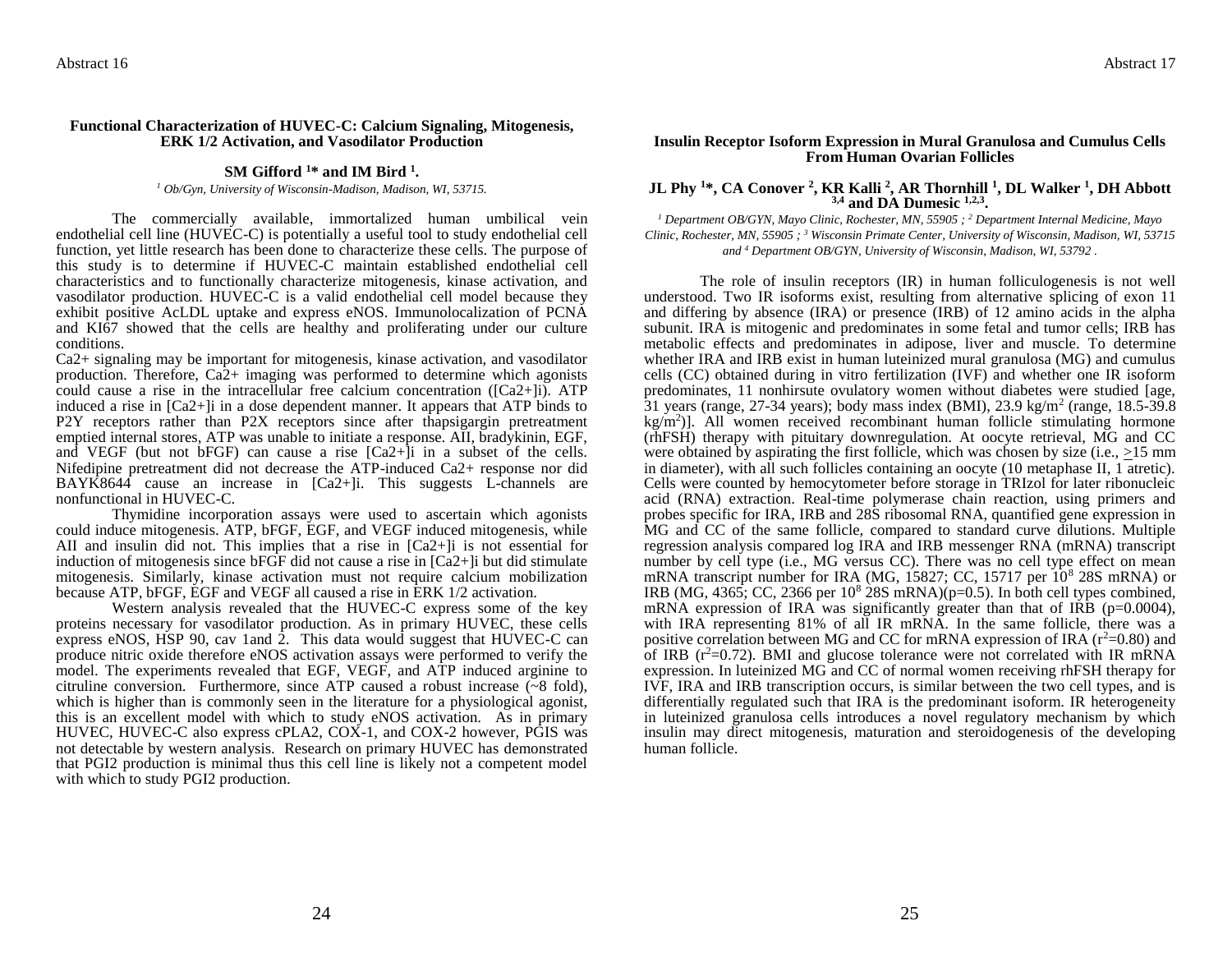#### **Evidence for the Involvemnet of Raf –1 in ERK 1/2 activation but not Prostacyclin production in an Ovine Uterine Artery Endothelial Cell Culture Model (UAEC).**

#### **JA Sullivan\* , M Grummer, and IM Bird\* .**

*Perinatal Research Labs, Dept. OB/Gyn. Univ. WI, Madison, WI, USA.*

Many of the physiological changes during pregnancy coincide with changes at the level of intracellular signaling. Whether the physiological change leads to the signaling change or vice versa is highly speculative and a plausible argument can be made for either being primary. Our lab employs a unique Ovine Uterine Artery Endothelial cell culture model that retains some of the observed physiological changes (increased vasodilator production, refractoriness to infused vasoconstrictors) between pregnant (PUAEC) and nonpregnant (NPUAEC) ewes. An observation we have reported previously is that PUAEC have a relatively higher agonist induced activation of ERK 1/2 than NPUAEC. ERK 1/2 activation has been implicated in many different cellular functions, including vasodilator (Nitric Oxide, Prostacyclin) production and mitogenesis. Our lab addresses not only events "downstream" of ERK 1/2 activation, such as altered expression of pregnancy related genes and vasodilator production, but also events "upstream" of ERK 1/2 that lead to ERK 1/2 activation: which may differ depending on the treatment administered and the physiological condition of the animal. One protein often implicated in the initiation of the ERK 1/2 cascade by growth factors as well as more classic hormones is the protein kinase Raf. The actions of Raf phosphorylating/activating MEK1, which subsequently activates ERK 1/2 are well documented. In light of the difference in activation of ERK 1/2 between our P and NPUAEC, we decided to investigate the contribution of one of the two Raf isoforms we have identified in our model, Raf-1 (c-Raf). To examine the activity of Raf in our model, we employed a double step radioactive labeling protocol consisting of immunoprecipitating Raf from treated and control cultured cells followed by incubation with a competent MEK1 and the subsequent incubation with a GST-ERK1/2 protein. In our preliminary investigations, we observe no change in substrate P32 incorporation upon agonist stimulation (ATP, AII, bFGF, EGF, VEGF) and control treatments in both P and NPUAEC. In lieu of dominant negatives we are using a reasonably selective inhibitor of Raf-1, GW 5074, to investigate the contribution of Raf in prostacyclin (PGI2) production. Using an EIA to the stable metabolite of prostacyclin, 6-keto PGF1 alpha, we observe no inhibition of ATP induced PGI2 production with GW 5074 (.02-2Um). Although preliminary, we do see a trend toward dose dependent (.02-2uM) inhibition of bFGF and ATP stimulated ERK 1/2 activation using phospho-specific Western analysis. We observe no change in Raf S259 phosphorylation upon agonist stimulation: one of many possible regulatory phosphorylation sites on Raf. The extent of the contribution of Raf-1 in normal endothelial functioning in the pregnant and nonpregnant ewe is obviously difficult to assess. Our observations do not point to a difference in Raf-1 activity between the P and NPUAEC. Raf-1 activity also does not appear to be obligatory for PGI2 production, however, it does seem to be involved in ATP and bFGF induced ERK 1/2 activation. What role Raf-1 may exert in P and NPUAEC nitric oxide production and other associated endothelial functions is also a matter of investigation in our lab at this time.

#### **Luteal Phase Defects in Prenatally Androgenized Female Rhesus Monkeys**

#### **R Zhou 1,2\*, JM Turk<sup>1</sup> , KW Hable<sup>1</sup> , V Padmanabhan <sup>3</sup> , DA Dumesic <sup>4</sup> and DH Abbott 1,2,5 .**

*<sup>1</sup>Wisconsin Primate Research Center, University of Wisconsin, Madison, WI ; <sup>2</sup>Endocrinology-Reproductive Physiology Training Program, University of Wisconsin, Madison, WI ; <sup>3</sup>Department of Pediatrics and Reproductive Sciences Program, University of Michigan, Ann Arbor, MI ;* 

*<sup>4</sup> Department of Obstetrics and Gynecology, Mayo Clinic, Rochester, MN and*

*<sup>5</sup> Department of Obstetrics and Gynecology, University ofWisconsin, Madison, Wi.*

Ovulatory menstrual cycles are infrequent or absent in women with polycystic ovary syndrome PCOS). When ovulatory cycles occur, they can be accompanied by a deficient luteal phase (1). A similar dichotomy in ovulatory function is exhibited by a nonhuman primate model for PCOS, the prenatally androgenized (PA) female rhesus monkey. Luteal phase defects, however, are only reported for adolescent PA females (2). To investigate whether ovulatory function in mature adult PA monkeys is accompanied by luteal phase defects, 6 female rhesus monkeys, exposed to 15-35 days of testosterone propionate (TP) therapy, starting on gestational days 40-44, and 6 control (C) females were studied. Age (C:18.98±1.97 years; PA:20.931.49 years; mean +-SEM), body weight(C:8.54+- 1.00; PA:8.68+-1.02kg), and BMI (C:37.61+-5.20; PA:37.60+-2.59 kg/m2) were similar in both female groups. Serum progesterone concentrations were determined by EIA in thrice weekly samples collected over 5-6 consecutive months, avoiding the summer period of potential oligomenormea. ovulatory menstrual cycles were oligomenorrhea. ovulatory menstrual cycles were confirmed by two or more serum progesterone levels  $>=1$  ng/ml within 15 days before menses. PA female monkeys exhibited fewer ovulatory cycles compared to controls  $(C:6.33+1.03; PA:3.83+1.94$  cycles;  $p \le 0.02$  due to an extended  $(p \le 0.03)$  duration of the overall cycle from 26.47+-5.53 days in C females to 40.27 +-24.64 days in PA females. An increased duration of the follicular phase (C:11.68+- 5.00 days vs. PA:28.10+-26.43 days) contributed significantly ( $p \le 0.02$ ) to the extended cycles of PA females. In addition, luteal phase abnormalities were defected. Peak progesterone levels  $(C:5.84 + -2.49; PA:3.82 + -2.14$  ng/ml;  $p \le 0.03$ ) and total serum progesterone levels, as measured by area under the curve (AUC) analysis (C:42.38+-16.79; PA:26.69+-16.52 (ng/ml)+-day; p $\leq$ =0.03), were both diminished in PA compared to C females. Luteal phase duration also tended  $(p \le 0.06)$  to be shorter in PA (13.46+-4.02 days) compared to C (15.40+-1.83 days) females. Our findings suggest that early prenatal exposure of female rhesus monkeys to TP not only impairs ovulatory function, but also compromises luteal function in adulthood. It remains to be determined whether deficient LH support of the corpus luteum or abnormal preovulatory follicular development provide a causal mechanism. Financial Support: NIH R01 RR13635.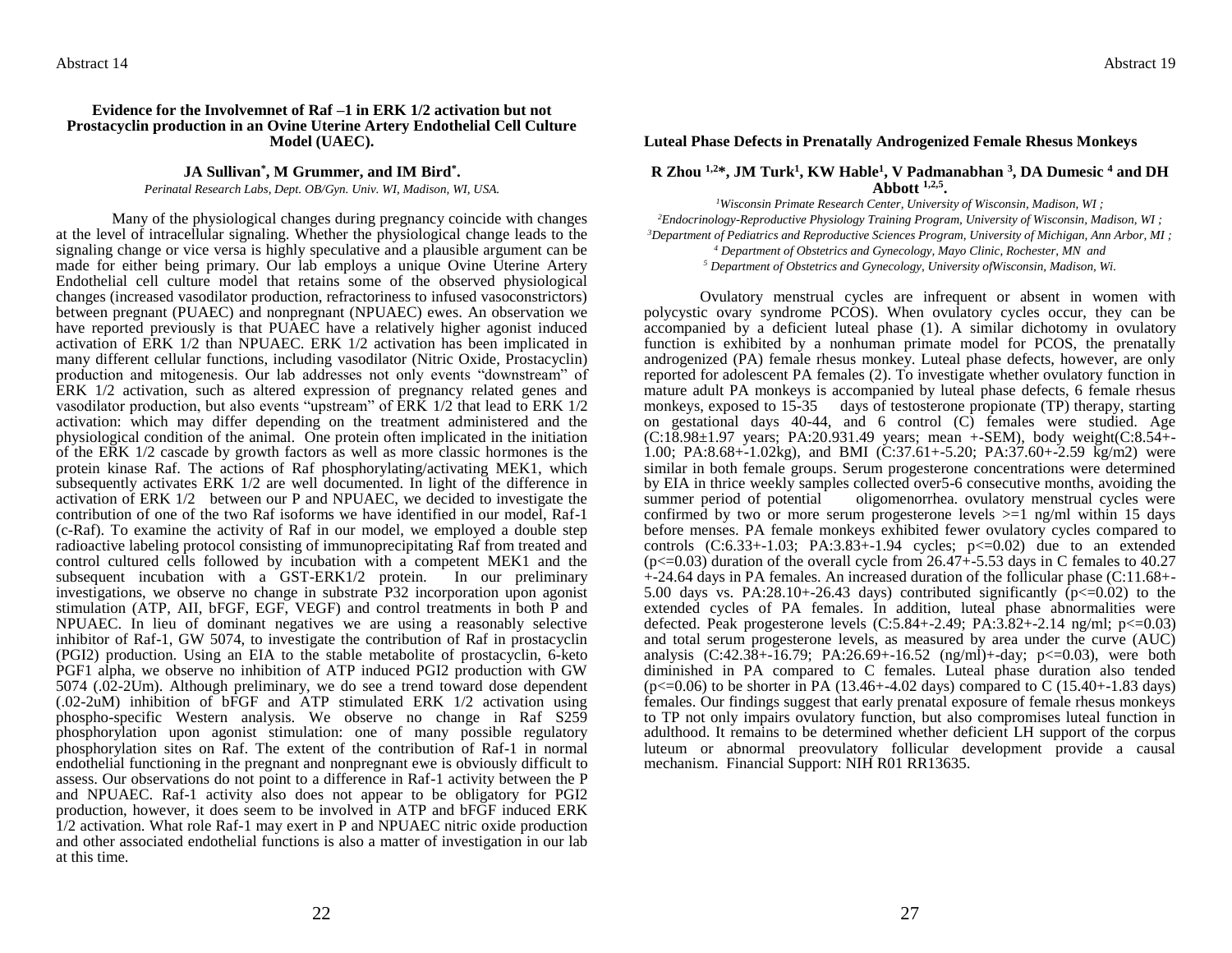#### **Effect of Fibroblast Growth Factors (FGFs) on Pancreatic Precursors from Embryonic Stem Cells**

#### **AE Forgianni, B Kahan, X Xu, J Odorico**

*University of Wisconsin School of Medicine, WiCell Research Institute, Madison, WI USA*

Due to their potential to differentiate into all three embryonic germ layers including the endoderm from which the pancreas develops, embryonic stem (ES) cells may provide an unlimited supply of pancreatic islet cells for transplantation to treat diabetes. Though ES cells are capable of differentiating into insulin producing cells, culture conditions leading to their efficient generation have not been identified. Previous experiments have determined that human and mouse ES cells are capable of differentiating into focal clusters of PDX1+ cells, from which hormone positive cells emerge. Strategies that yield enriched populations of PDX1+ cells could be used to generate large numbers of islet cells for transplantation. We tested the hypothesis that exposure of differentiating ES cells to various FGFs could promote their differentiation into PDX1+ pancreatic precursor cells.

Methods: ES cells (D3 murine cell line or H9 human cell line) were differentiated into embryoid bodies (EBs) and then plated to allow further differentiation on gelatinized coverslips. In the case of H9 cells, EBs were cultured in the presence of FGFs 1, 2, 7 or 10 at concentrations of 25 and 50ng/mL for 14 or 28 days. In addition, EBs were formed in serum-replacement (SR) and FCS, or SR only, with no other growth factors added. D3 cells were grown in 1% FCS with 50ng/mL FGF10, or 10% FCS (control) starting at day 4 post plating.

Results: In general, the addition of different fibroblast growth factors led to different percentages of original EBs remaining at the end of the culture periods. In the set of experiments involving serum, timing and amount of PDX1 expression was influenced by the presence of FCS and SR. In murine ES cell cultures, FGF10 treatment led to a 2-3 –fold increase in the mean number of PDX1+ cells. The first PDX1 positive cells appeared between 2 and 4 days post-plating, with both the absolute number of positive cells and number of clusters increasing over the observed period.

Conclusions: Fibroblast growth factors including FGF10 may promote differentiation of ES cells toward a pancreatic precursor cell fate.

#### **The effects of shear stress on eNOS regulation and the possible involvement of heat shock proteins**

#### **M Hayashi\*, MJ Byers, and RR Magness.**

*Departments of Ob/Gyn, Animal Sciences, and Pediatrics. University of Wisconsin-Madison, Madison, WI* 

Endothelial cells are normally exposed constantly to shear stress that is a mechanical force associated with flowing blood. Shear stress can modulate endothelial cell function by sequentially activating the mechanosensors, intracellular signaling pathways, specific transcription factors, and the expression of genes and proteins. One of the shear stress-induced factors is the potent vasorelaxant nitric oxide (NO). Shear stress also greatly upregulates the expression of endothelial nitric oxide synthase (eNOS). Heat shock proteins (HSPs) are families of proteins elevated in response to hyperthermia and other environmental stresses, although some are constitutively expressed. HSPs serve to stabilize proteins in abnormal configurations, and play a major role in the folding and unfolding of proteins. HSPs have also been suggested to act on intracellular signaling pathways. Therefore, it will be of interest to reveal the relationship among eNOS, shear stress, and HSP. We hypothesize that, in the presence of shear stress, the levels/activity of eNOS and HSPs will be augmented suggesting that the elevated level of HSPs induce endothelial cells to increase eNOS expression and/or its activity. In order to elucidate the effect of shear stress on endothelial cell HSP levels, we planned to use human uterine microvascular endothelial cells (HUtMVEC) and human umbilical artery endothelial cells (HUmAEC). With CELLMAX artificial capillary modules, HUtMVEC and HUmAEC cells were grown at 0.8 dynes/cm2 and 1.5 dynes/cm2, respectively. When the cells reach confluence, they were exposed to shear stress of 15 dynes/cm2 for 24 hours. The capillaries were then perfused with lysis buffer, and Western analysis was performed on the cell lysates for eNOS protein. Regardless of the level of shear stress, HUmAEC protein levels of eNOS were substantially greater then that observed in HUtMVECs. In fact, the level of eNOS expression in HUtMVEC was nearly non-detectable by Western analysis; this observation was confirmed at the level of mRNA using RT/PCR. Further results revealed that eNOS protein was elevated by shear stress in HUmAEC, but HUtMVEC still showed little to no eNOS expression. To date we have observed the presence of HSP-47 and HSP-70 in HUmAEC exposed to higher temperatures (42 degrees C for 30 min). The presence of HSP-47 in endothelial cells was surprising, as it is usually associated with folding of the collagen family of proteins. Further evaluations of how HSPs are involved in the endothelial responses to shear stress and whether heat shock itself can induce the increase of eNOS protein are in progress. *Support: NIH HL49710, HD33255, HL57653, HD38843.*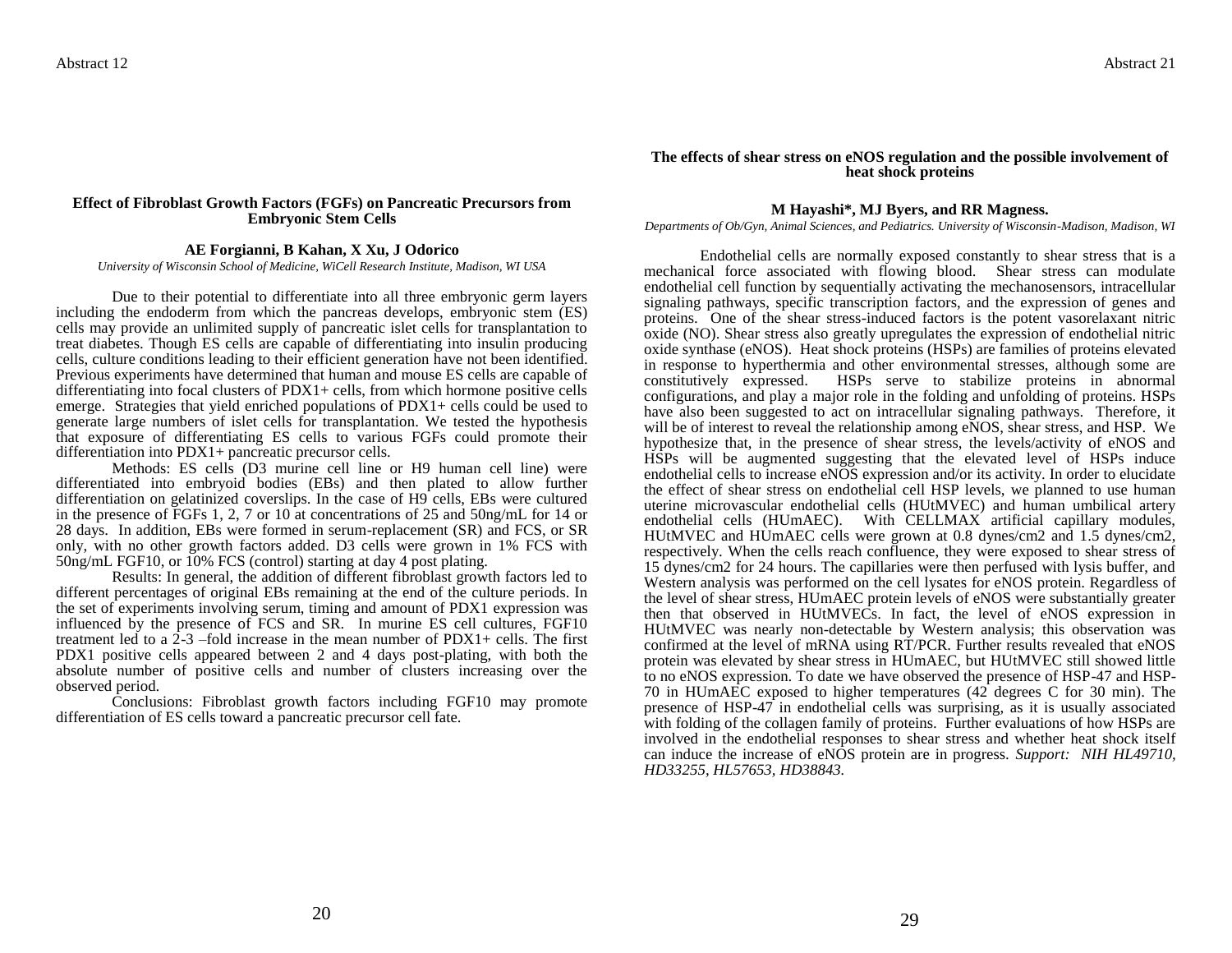#### **Effect of Macromolecules on Bovine Oocyte Vitrification**

#### **CM Checura, GE Seidel Jr.**

*Animal Reproduction and Biotechnology Laboratory, Colorado State University, Fort Collins, CO 80523.*

Vitrification could become the procedure of choice to preserve oocytes of valuable cows. Most successful protocols include Fetal Calf Serum (FCS) as a component, which varies from batch to batch and may contain viruses. The aim of this study was to determine the effectiveness of different macromolecules to replace FCS in vitrification solutions for oocyte cryopreservation. Oocytes were matured as described below for 21 h, at 38.5°C, in 5% CO2 in air, and then partially denuded in 100 IU/ml hyaluronidase in holding medium (Hepes-TCM 199 with 20% FCS to prevent zona hardening: HM). Oocytes in groups of 24 were held in HM before vitrification. All vitrification and warming procedures were carried out at  $37\pm2$  °C. Sub-groups of 4 oocytes were pre-equilibrated for  $30s$  in  $100 \mu l$  vitrification solution 1 (Hepes-TCM 199 with 10% DMSO, 10% Ethylene Glycol (EG) and the correspondent macromolecule). Then, oocytes were rinsed in two  $100 \mu$ l drops of vitrification solution 2 (Hepes-TCM 199 with 20% DMSO, 20% EG, 0.5 M galactose and the correspondent macromolecule), loaded onto cryoloops (Lane et al., Nat Biotechnol, 1999;17:1234), and immersed in liquid nitrogen after 25s. Oocytes were warmed by plunging the cryoloop into 0.5 M galactose in HM and placed in 0.5, 0.25, 0.125 and 0 M galactose in HM, for 3 min each. Oocytes were placed back in maturation medium for 0.5 to 2 h to complete a total of 23 h incubation. Frozenthawed semen from one of three bulls was used for fertilizations in chemically defined medium (Olson and Seidel, J Anim Sci 2000; 78:152; F-CDM) at 1 million sperm/ml. Zygotes were vortexed after fertilization, cultured in CDM-1 for 48 h, and then in CDM-2 for 144 h, at 38.5 °C, in 5% CO2, 5% O2, 90% N. Experiment 1: Two maturation media were used: TCM 199 vs. CDM, both with the addition of 10% FCS, 1  $\mu$ g/ml E<sub>2</sub>, 1  $\mu$ g/ml LH, 15 ng/ml FSH. Macromolecule treatments were: A: no-macromolecule; B: 20% FCS; C: 6% BSA; D: 2% BSA; E: 18% Ficoll 70,000; F: 6% Ficoll 70,000; G: non-vitrified control; H: non-vitrified but cumulus partly removed control. Experiment 2: Maturation medium was CDM with the addition of 0.5% FAF-BSA,  $\overline{1}$  µg/ml  $\text{E}_2$ , 1 µg/ml LH, 15 ng/ml FSH and 50 µg/ml of EGF. Macromolecule treatments were: A; B; G; H (see above); I: 20% PVP; J: 6% PVP; K: 1% PVA; L: 0.3% PVA. Cleavage was evaluated at 72 h post fertilization, and blastocyst rate was evaluated on days 7, 8 and 9. Each experiment was replicated six times. Data were arcsin transformed and analyzed by ANOVAIn experiment 1, there were no differences between maturation media, so data were pooled. Cleavage rates were not different among treatments  $(P>0.05)$  ranging from 63 to 80%. LS means for blastocyst formation rate (per oocyte) was different in H vs. A and C, and G vs. A (P<0.05) A: 9; B: 18; C: 12; D: 21; E: 15; F: 15; G: 28 and H: 34%.

In Experiment 2, there were not significant differences in cleavage rates (70-87%; P>0.05), but blastocyst rates were different between H vs. L and A, and in G vs. L (P<0.05) A: 17; B: 23; I: 21; J: 22; K: 20; L: 10; G: 43; H: 34%. In conclusion, vitrification solutions for bovine oocytes containing no macromolecule 0.3% PVA and 6% BSA were inferior to non-vitrified controls. A wide range of other macromolecules and concentrations were, however, suitable for vitrification of bovine oocytes. Theriogenology 59(1):207

#### **Estrogen differentially modulates the expression of inducible nitric oxide synthase (iNOS) and cyclooxygenase-2 (COX-2) in murine BV-2 microglial cells**

#### **AE Baker and JJ Watters**

#### *Department of Comparative Biosciences and Program in Endocrinology and Reproductive Physiology, University of Wisconsin, Madison, WI 53706*

Excessive microglial cell activation has been implicated in the progression and neuronal injury sustained as a result of multiple neurodegenerative diseases. Upon their activation, microglia synthesize and secrete toxic mediators and other substances involved in neuroinflammation. These include nitric oxide, primarily synthesized by the inducible form of nitric oxide synthase (iNOS); and prostaglandins, synthesized by cyclooxygenase-2 (COX-2). Because men and women have different predispositions to neurodegenerative disorders like Multiple Sclerosis and Alzheimers Disease, it has been hypothesized that estrogen may play a role in the etiology of these diseases. Estrogens have been shown to exert protective effects in the brain by multiple mechanisms, including modulating the activity of ER alpha in neurons. However, little work has been done to investigate the function of ER beta in neuroprotection. Furthermore, the role of microglia in mediating these estrogen responses is also poorly understood. Therefore, we tested the hypothesis that estrogen, acting through ER beta, exerts protective effects in the brain by modulating microglial cell expression of iNOS and COX-2. The murine microglial cell line BV-2 was used to study the role of ER beta in lipopolysaccharide (LPS) induced iNOS and COX-2 expression. Due to the undetectable levels of ER alpha in these cells, their responses to estrogen are likely mediated through ER beta. Following estrogen and LPS treatment, mRNA and proteins were analyzed for iNOS and COX-2 by RT-PCR and immunoblot analyses. Our results indicate that estrogen differentially modulates the expression of iNOS and COX-2. These data suggest that estrogen can act through ER beta to exert protective effects in the brain by controlling inflammatory mediator production from microglial cells.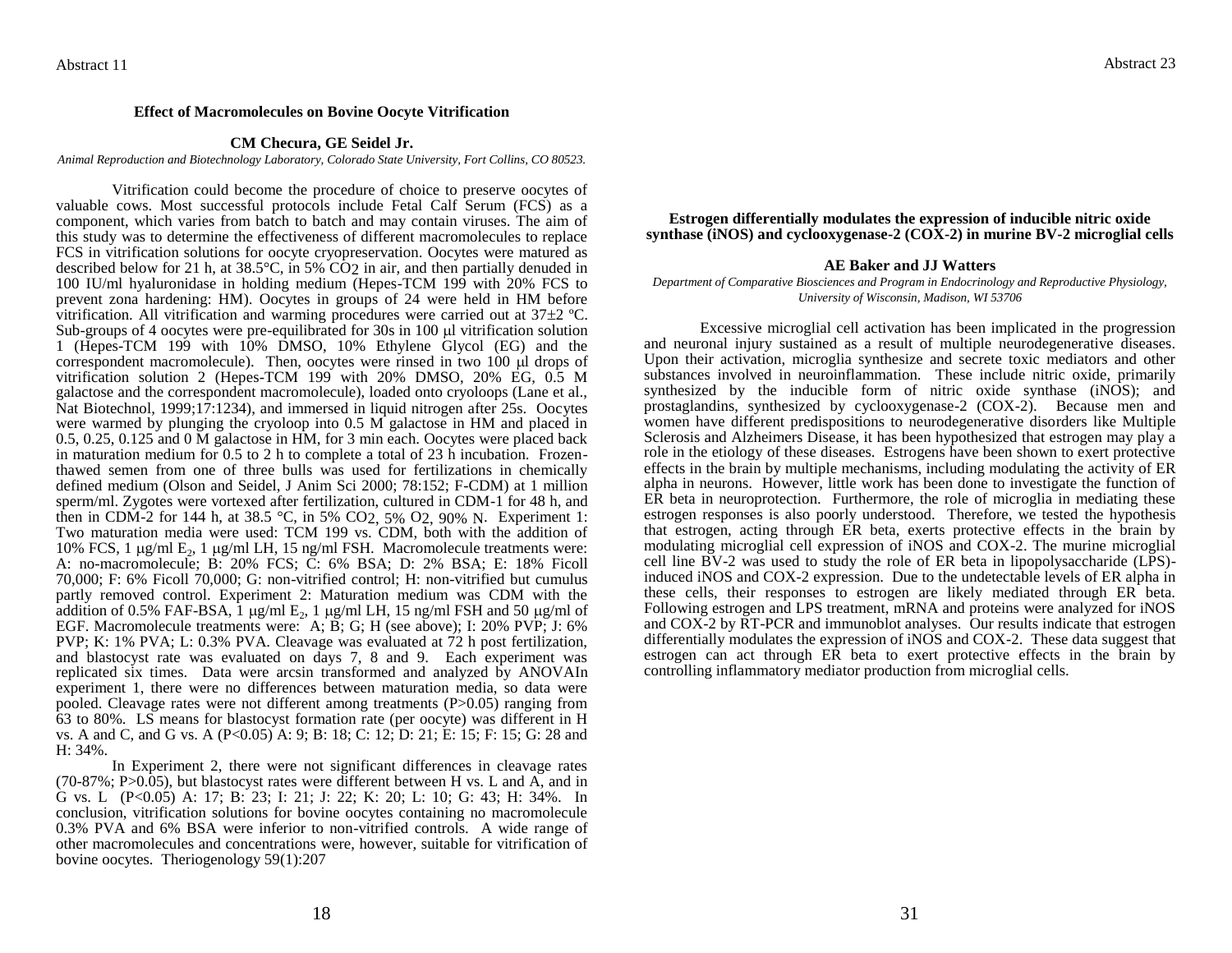#### **Regulation of Epidermal Growth Factor Receptor Signaling in Response to Cholesterol Levels and the Disruption of Lipid Rafts**

#### **BG Woods**

*Biomolecular Chemistry, University of Wisconsin – Madison*

Many transformed cells exhibit a decrease in the expression and/or integrity of detergent-resistant membrane microdomains called lipid rafts. These structures have high concentrations of cholesterol and other lipids, as well as various signaling molecules. The protein caveolin-1 has been shown to be necessary in cholesterol metabolism at the plasma membrane, as well as in sequestering signaling molecules in their inactive state in certain lipid rafts called caveolae. Our lab has demonstrated that disruption of these microdomains by cholesterol depletion leads to caveolin-1 phosphorylation in an EGF receptor and Src-related manner, potentially releasing signaling molecules held inactive by caveolin-1. Conversely, introduction of additional membrane cholesterol has been shown to attenuate the activation of ERK1/2 in certain cell types. These data support the hypothesis that increasing membrane cholesterol can enhance the rigidity of lipid rafts and thereby attenuate EGF receptor signaling. To test this concept we treated human epidermoid carcinoma A431 cells with varying doses of the cholesterol-chelating compound cyclodextrin in order to disrupt lipid/cholesterol rafts, or we treated the cells with a cholesterol-cyclodextrin complex in order to increase membrane cholesterol content and stabilize raft structure and/or formation. We observed that cholesterol depletion by cyclodextrin caused a dose-dependent increase in caveolin-1 phosphorylation with and without EGF treatment. Conversely, cell incubation with cholesterolcyclodextrin complexes, which should elevate membrane cholesterol, promoted a decrease in caveolin-1 phosphorylation in response to EGF treatment fifteen fold. These data support the hypothesis that increasing plasma membrane cholesterol regulates EGF receptor and caveolin function, possibly via the modulation of the ability of lipid rafts to hold signaling molecules in their inactive states.

#### **Effects of Soluble EGFR in Mammary Epithelial Cells**

#### **JJ Gavinski and LG Sheffield**

*ERP Program, University of Wisconsin - Madison*

Through alternative splicing and polyadenylation signals the epidermal growth factor receptor (EGFR) gene gives rise to multiple RNA transcripts lacking the transmembrane and intracellular domains. These alternative EGFR transcripts are therefore produced as secreted forms of the receptor. Soluble EGFR (sEGFR) binds epidermal growth factor (EGF), dimerizes in EGF's presence and suppresses ligand-dependent EGFR activation, cell signaling, and transformation. Soluble EGFR is present in normal human serum and highly expressed in some cancers, specifically ovarian cancer. However, its biological role remains unclear. The objective of our study was to investigate the ability of sEGFR to act as a signaling protein and induce biological effects in mammary epithelial cells. Purified, sEGFR bound radioiodinated EGF with 3.1 nM affinity. Binding assays conducted with intact NMuMG cells, which express transmembrane forms of EGF, also result in soluble EGFR binding with 20 nM affinity. Several cytoskeletal proteins exhibited increased tyrosine phosphorylation in response to sEGFR in NMuMG cells. Matrix assisted laser desorption time of flight mass spectrometry (MALDI-TOF-MS) identified cytokeratin 8, cytokeratin 18, gamma-actin and cytokeratin 19. In addition, 2-dimensional polyacrylamide gel electrophoresis followed by MALDI-TOF-MS determined that cytokeratin 8, phospholipase C alpha and tubulin alpha 6 content was increased by sEGFR. Further studies focusing on cytokeratins indicated that cytokeratin 8 expression is increased after 1 hour and maximum after 3 hours sEGFR treatment at both the mRNA and protein levels. We further investigated the physiological or functional significance these sEGFR-mediated effects on keratin proteins may have in mammary epithelial cells. Treatment of NMuMG cells with sEGFR reduced cell loss following 24 hour serum deprivation in comparison to their control counterparts, suggesting that sEGFR may play a protective role in prevention of cell loss. In conclusion, our studies have identified a possible role for sEGFR in the mammary gland, specifically a role in controlling cytokeratin expression, protein modification and possibly protection against cell loss.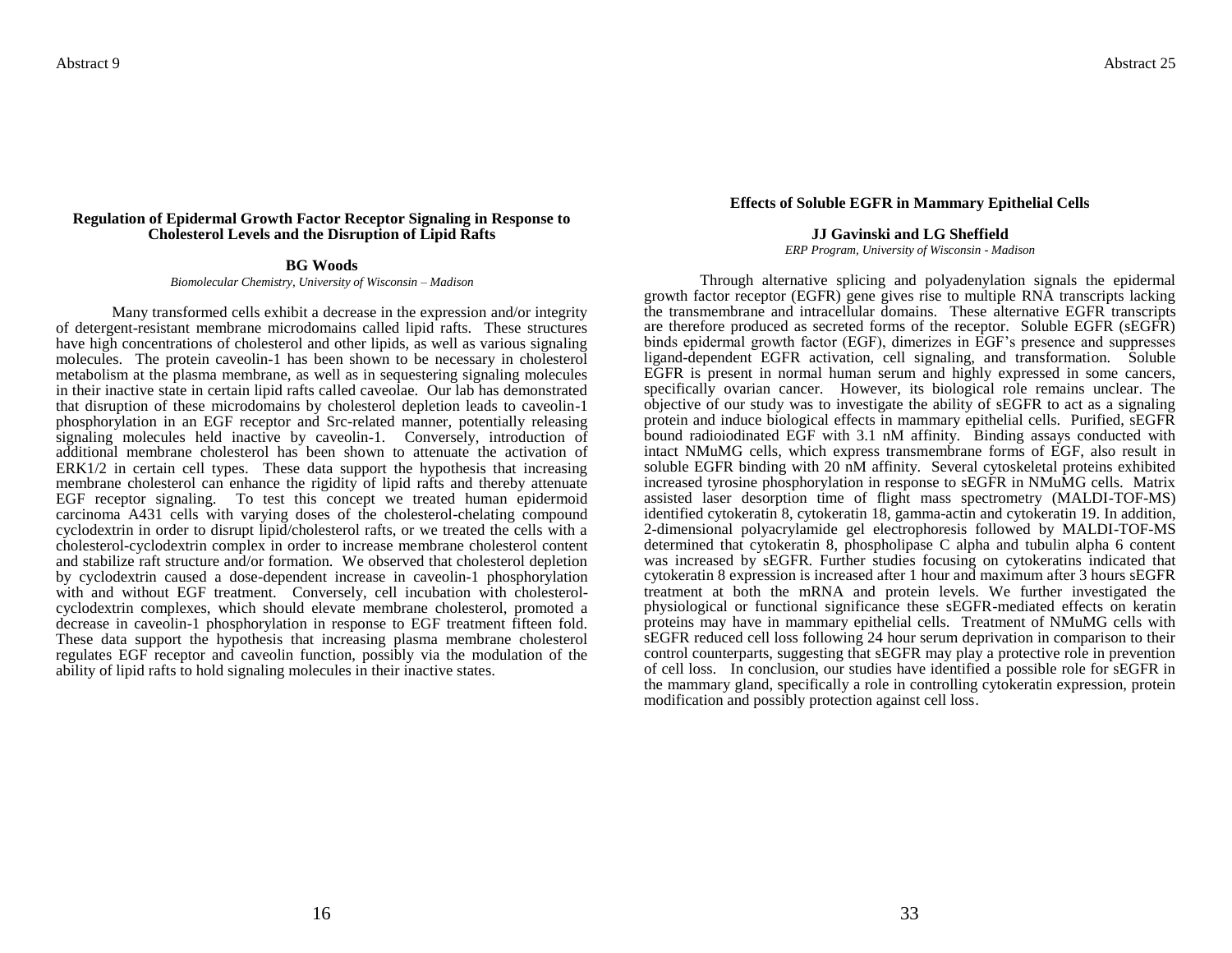# **Concurrent Oral Sessions III and IV**

## *Cell Signaling*

**Class of '24 Reception Room C hairs: Dr. Paul Bertics Dr. Lewis Sheffield**

## *Whole Animal Physiology*

**Capitol View Room Chairs: Dr. Paul Fricke Dr. David Abbott**

### **Local Uterine Blood Flow Responses to ICI 182,780 in Ovariectomized-E2b Treated, Intact Follicular Phase and Pregnant Sheep**

**RR Magness1,2,3, TC Gibson<sup>1</sup> , and TM Phernetton<sup>1</sup>**

*Departments of Obstetrics and Gynecology<sup>1</sup> , Animal Sciences<sup>2</sup> , and Pediatrics<sup>3</sup>School of Medicine and College of Agriculture & Life Sciences, University of Wisconsin-Madison, Madison, WI 53715*

Estrogen dramatically increases uterine blood flow (UBF) in ovariectomized (ovx) ewes. Both the follicular phase and pregnancy are physiological states with high circulating estrogen levels. ICI 182,780 is reported to be a pure estrogen receptor (ER) antagonist. We hypothesized that an ER-mediated mechanism is responsible for in vivo rises in UBF in physiological states of high estrogen. We therefore examined the effect ER antagonist on exogenous and endogenous E2B-mediated rises in UBF. Sheep were surgically instrumented with bilateral uterine artery blood flow transducers, uterine and femoral artery catheters. Ovx animals (n=8) were infused with vehicle (95% EtOH) or ICI 182,780 (0.1-3.0ug/min) into one uterine artery for 10 min before and 50 min after an I.V. E2B bolus (1 ug/kg) and UBF was recorded for an additional hour. Intact, cycling sheep were synchronized using a vaginal progesterone controlled internal drug release (CIDR; 0.9g; 7 days), PGF2a (7.5mg I.M.,  $2x-4$  hours apart; Day 1) and  $1000$  IU PMSG (I.M.; Day 0=CIDR removal). At approximately 50hrs after CIDR removal and PMSG injection, or when UBF reached peak levels ICI 182,780 (1 or 2ug/min) was infused unilaterally (n=7). Late pregnant ewes were also given ICI 182,780 (0.23- 2.0ug/min; 60min) into one uterine artery  $(n=10)$ . In ovx sheep, local infusion of ICI 182,780 did not alter systemic cardiovascular parameters [Mean arterial blood pressure (MAP) or heart rate (HR)], however, it decreased ipsilateral, but not contralateral, UBF responses to exogenous E2b by approximately  $55\%$  (P $< 0.01$ ). In the follicular phase and late pregnant ewes models of high endogenous E2b, ICI 182,780 locally inhibited (60% and 36%, espectively) the elevated UBF in a time dependent manner; ipsilateral  $>$  contralateral (P<0.01). In late pregnant sheep ICI 182,780 also mildly and acutely (5-30 min) elevated MAP and HR (P<0.05). In conclusion, exogenous E2B-induced increases in UBF in the ovx animal and endogenous E2B-mediated elevations of UBF during the follicular phase and late pregnancy are partially mediated by ER activation. Support: HL49210, HD33255, HD38843.

## **Abstracts 8-11**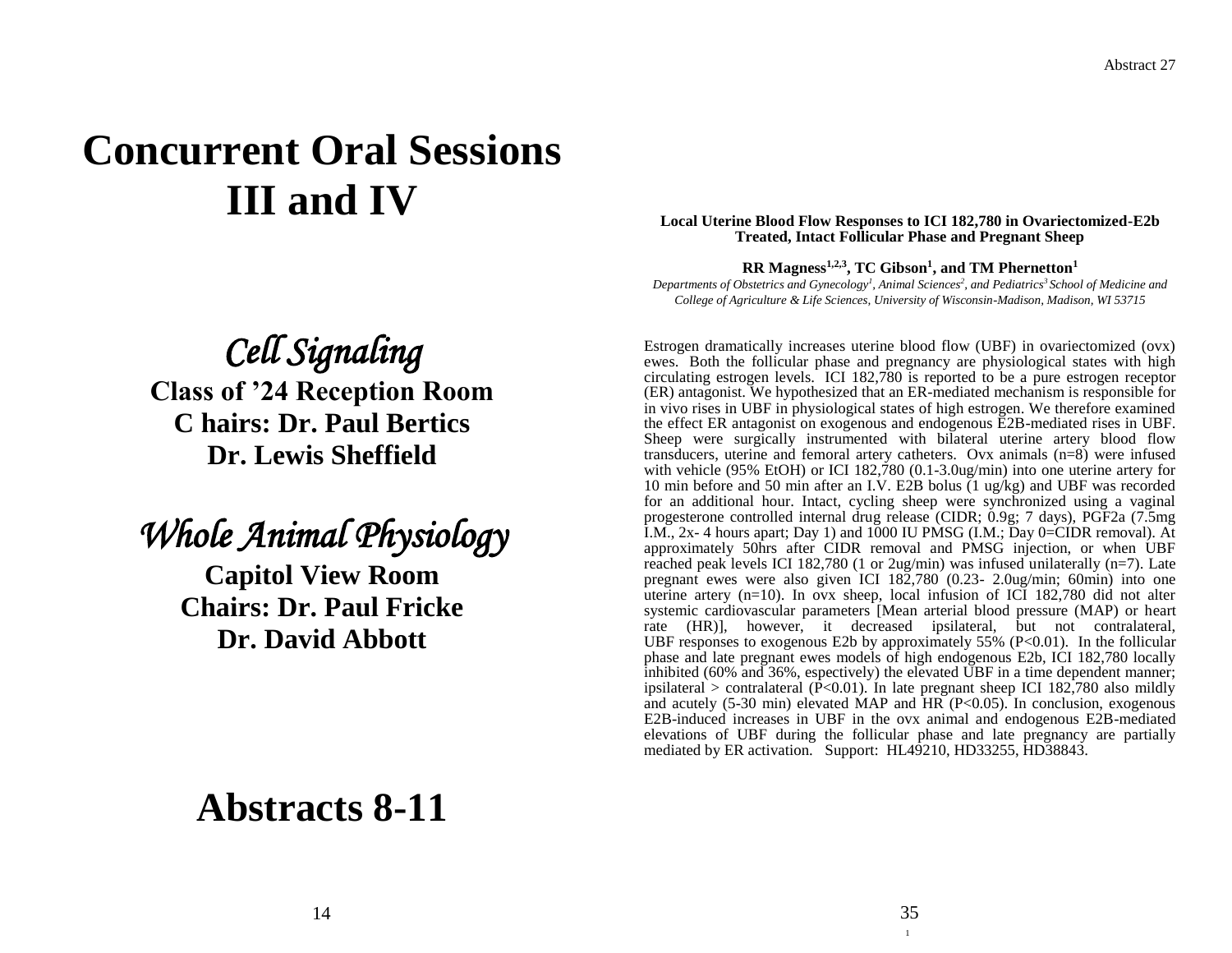## *Keynote Speaker Dr. Ann Kiessling*

Ann A. Kiessling is Associate Professor of Surgery, Harvard Medical School. She studied chemistry and nursing as an undergraduate and received a Ph.D. in Biochemistry/Biophysics from Oregon State University in 1971. Her postdoctoral



work explored relationships between viruses and cancer in the laboratories of Paul Neiman, Fred Hutchinson Cancer Center; Lloyd Old, Memorial Sloan-Kettering Cancer Center; and Mehran Goulian, University of California, San Diego. The cancer cell studies revealed the need to understand undifferentiated cells, which were not cancerous, which in turn led to studies of early cleaving mouse embryos in collaboration with Harry Weitlauf at the Oregon Health Sciences University. The dual interests in virology and embryology led to research in semen transmission of Human Immunodeficiency Virus as well as the creation of the first laboratory for

Human In Vitro Fertilization in Oregon. Research in both areas has continued since her recruitment to Harvard Medical School in 1985. She has published over one hundred scientific papers in both areas of research and is the proud mother of four children.

#### **Estrogen Induced Increases in VEGF Modulate Uterine Artery Endothelial Cell Angiogenesis**

**AG King<sup>1</sup> , K Matsubara1,4, IM Bird1,3, J Zheng<sup>1</sup> , and RR Magness1,2,3**

*Departments of Obstetrics and Gynecology Perinatal Research Laboratories1, Animal Sciences2 and Pediatrics3 University of Wisconsin-Madison, Madison, WI 53715 Department of Obstetrics and Gynecology, Ehime University School of Medicine, Ehime, Japan,4*

The endometrium of the luteal phase ovine uterus is considerably thicker than that of the follicular phase. This thickening is partly accomplished through proliferative angiogenic growth of the follicular phase uterus, when the ratio of estrogen (E2b) to progesterone is high. Therefore these angiogenic processes are critical to prepare the endometrium with a vascular network sufficient to maintain the subsequent development of the luteal phase endometrium. We hypothesized that vascular endothelial growth factor (VEGF), acting in an autocrine fashion through its receptors Flt-1 and KDR contributes to this angiogenesis in order to modulate this estrogen receptor (ER) mediated response. We first demonstrated the presence of cell-associated and secreted VEGF (Western and ELISA) as well as Flt-1 and KDR (immunocytochemistry) in uterine artery endothelial cells (UAEC). Capillary tube formation was evaluated in UAEC seeded onto Matrigel in phenol red-free/serumfree DMEM and incubated with or without E2B. ICI-182,780 (ICI) was used to block ER signaling and anti-Flt-1, anti-KDR antibodies and soluble Flt-1 (sFlt-1) were used to block VEGF binding to its receptors. We also quantified mitogenesis using a 3H-Thymidine incorporation assay. For the mitogenesis assays, UAEC were seeded onto MatriGel, pretreated with the Kd50 and Kd100 (from the tube formation assays) of these VEGF receptor blocking antibodies or sFLT-1 protein followed by treatment with E2B. E2B stimulated UAEC capillary tube formation and VEGF secretion at doses ranging from 0.1-100nM, with maximal rises of 1.75-2.0 fold at 10nM E2B. The E2B-induced increase of tube formation was blocked by 2.0uM ICI, anti-Flt-1, anti-KDR blocking antibodies, as well as sFlt-1 protein. E2B increased 3H-Thymadine incorporation, which was inhibited by anti-Flt-1 antibody and sFlt-1protein, but not the anti-KDR antibody. Thus, an autocrine VEGF, Flt-1, KDR mechanism exists in UAEC whereby it can be activated by an ER mediated mechanism to modulate uterine artery angiogenesis. Support: NIH HL49710, HD33255, HL57653, HD38843.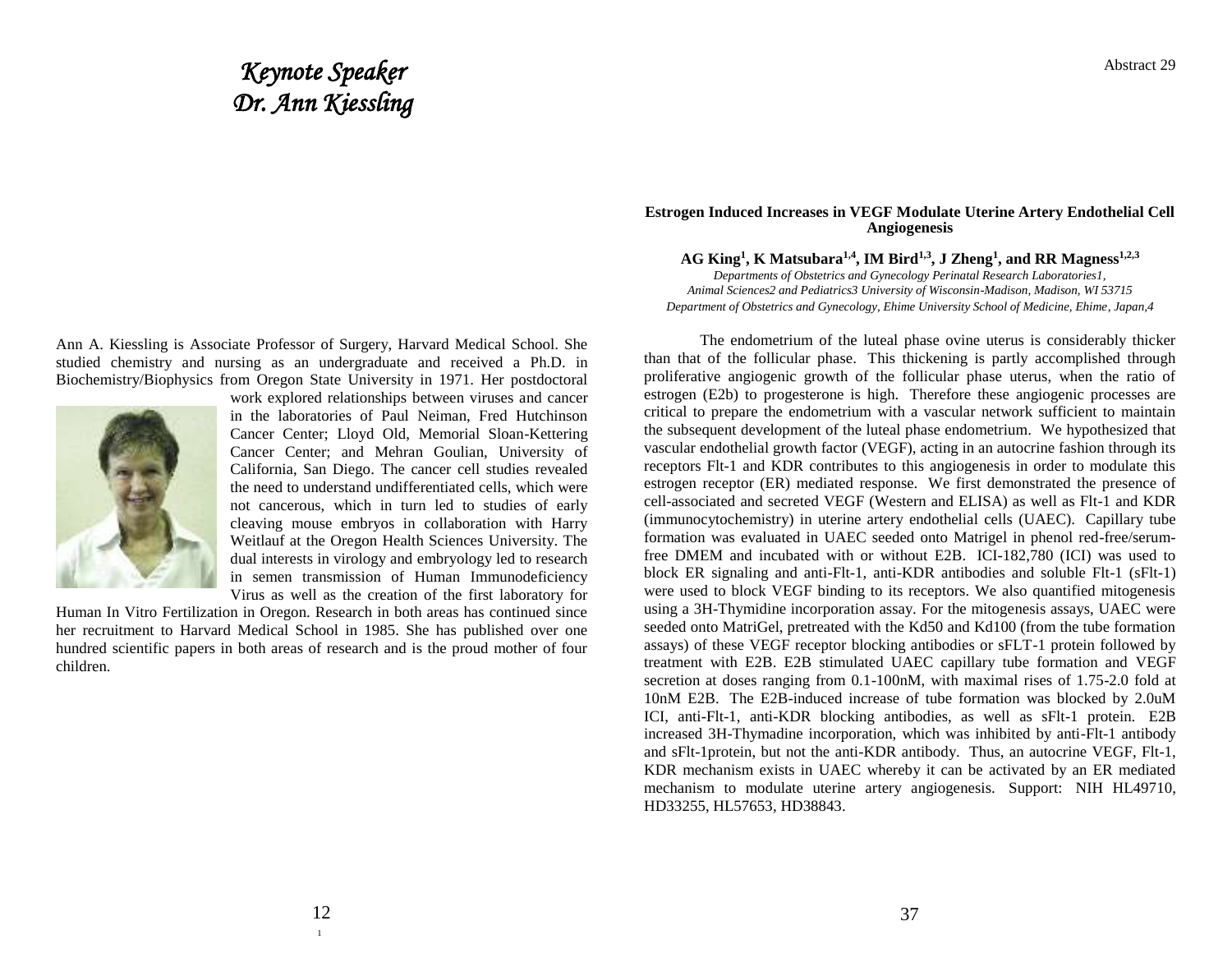### *Invited Speaker Dr. Tomas Acosta*

Dr. Tomas J. Acosta is a research associate in the Department of Animal Health and Biomedical Sciences at the University of Wisconsin-Madison. In addition to his appointment with the University of Wisconsin, Dr. Acosta also holds the position of Assistant Professor of Animal Physiology at Asuncion University in Paraguay. A native of Paraguay, Dr. Acosta grew up on his family farm. Following high school, Dr. Acosta began studying at Asuncion University and was awarded a D.V.M. in



1991. Dr. Acosta and his family moved to Japan in 1996 where he began work towards a Ph.D. at Obihiro University after receiving the Japan Fellowship for Foreign Researchers. It was during his Ph.D. program that Dr. Acosta developed a microdialysis system to assess autocrine/aracrine secretions from bovine, ovarian follicles *in vitro* and then *in vivo.*  Hence the title of his doctoral thesis: autocrine /paracrine regulation of secretory mechanisms in mature bovine follicles during the periovulatory period. Following completion of his Ph.D., Dr. Acosta remained at Obihiro University for 2 years as a postdoctoral fellow of the Japanese Society for the Promotion of Science. During his stay

at Obihiro University, Dr. Acosta also participated in joint research projects between Japan and Germany, thus spending a few months in Munich, Germany. While conducting his research in Japan, Dr. Acosta utilized color flow Doppler ultrasonography to assess local changes in blood flow local of the follicle in addition to examining the effects of exogenous prostaglandin  $F_{2\alpha}$  on blood flow within the corpus luteum. Although most of Dr. Acosta's research in the past utilized the bovine as a model for study, his recent research endeavors have focused on the equine as a research model. Recently, he has been investigating changes in follicular blood flow during stages of follicle development in the mare.

#### **Positive Association Between Reduced Ovarian Responsiveness to Recombinant Human Follicle Stimulating Hormone (rhFSH) Therapy for In Vitro Fertilization (IVF) And Diminished Intrafollicular Testosterone (T) and Estradiol (E2) Levels**

**SC Foong<sup>1</sup> , DH Abbott2,3, TG Lesnick<sup>4</sup> , DR Session1,5 , DL Walker<sup>1</sup> , DA Dumesic1,2,5**

*<sup>1</sup>Dept. of Ob/Gyn, Mayo Clinic, Rochester, MN 55905; <sup>2</sup>Wisconsin Primate Research Center, University of Wisconsin-Madison, Madison, WI 53715; <sup>3</sup>Dept. of Ob/Gyn, University of Wisconsin-Madison, Madison, WI 53715; <sup>4</sup>Dept. of Biostatistics, Mayo Clinic, Rochester, Minnesota 55905; <sup>5</sup>Dept. of Internal Medicine, Mayo Clinic, Rochester, MN 55905*

**Objective:** To assess whether reduced ovarian responsiveness to rhFSH treatment for IVF is associated with abnormal intrafollicular steroidogenesis **Design:** Prospective cohort

**Materials and Methods:** Eighteen normal women (mean age, 31 [range 27-37 years]) received gonadotropin releasing hormone (GnRH) agonist/rhFSH therapy followed by human chorionic gonadotropin (hCG) administration for IVF. Women were defined as having a high normal response  $(HN, n=11)$  or a low normal response (LN, n=7) to rhFSH therapy, based upon whether the total amount of rhFSH administered was less or greater than the mean amount of rhFSH given to all patients combined (2138, range 1088-3525 IU). Blood sampling for basal bioactive luteinizing hormone (bioLH) and immunoreactive FSH (iFSH) levels were performed during pituitary desensitization immediately preceding rhFSH therapy and repeated on the day of oocyte retrieval. At oocyte retrieval, follicle fluid (FF) uncontaminated by blood was aspirated from the first follicle of each ovary and was assayed for bioLH, iFSH,  $E_2$ , T, dihydrotestosterone (DHT), androstenedione  $(A_4)$ , progesterone  $(P_4)$  and 17-hydroxyprogesterone (17OHP<sub>4</sub>). Hormone values were adjusted for protein content and were logarithmically transformed as necessary to meet assumptions of regression analyses. Models were fit using generalized estimating equations accounting for more than one follicle per subject.

**Results:** Age, body mass index (BMI), basal serum bioLH and iFSH, maximum serum  $E_2$  level and total number of oocytes retrieved were similar between female groups. As expected, duration and total amount of rhFSH administered were higher in women with a LN response  $(11\pm0.8$  days;  $2742\pm433$  IU [mean $\pm$ SD]) than in women with a HN response  $(9\pm 1.5$  days,  $P < 0.01$ ; 1800 $\pm 493$  IU,  $P < 0.001$ , with FF iFSH levels higher in women with a LN response  $(6.1 \pm 2.6 \text{ ng/mg})$  than in women with a HN response  $(3.2\pm1.4 \text{ ng/mg}, P<0.001)$ . Despite comparable FF bioLH levels in both female groups ( $P=0.82$ ), women with a LN response had lower FF  $E_2$  and FF T levels  $(E_2: 2.1 \pm 1.1 \text{ ng/mg}$ ; T: 20.7 $\pm 4.1 \text{ pg/mg}$ , with higher FF P<sub>4</sub> levels  $(306.7\pm117.5 \text{ ng/mg})$ , compared to women with a HN response  $(E_2: 3.1\pm1.4 \text{ ng/mg})$ *P<*0.04; T: 29.311.5 pg/mg, *P<*0.003; P4: 210.396.7 ng/mg, *P<*0.0003). The FF  $17OHP_4/P_4$  ratio, as a marker of  $17\alpha$ -hydroxylase activity, also was diminished in women with a LN response  $(0.04\pm0.02)$  compared to women with a HN response  $(0.07\pm0.03, P<0.001)$ . There were no female type differences in FF 17OHP<sub>4</sub>,  $\overline{A}_4$  and DHT levels, or FF  $E_2/T$  and DHT/T ratios, as markers of aromatase and  $5\alpha$ reductase, respectively. However, when corrected for FF FSH, FF androgens were lower in women with a LN response as compared to women with a HN response. **Conclusions:** Despite increased FF FSH levels, reduced ovarian responsiveness in

normal women receiving GnRH analog/rhFSH therapy for IVF is associated with diminished intrafollicular T and  $E_2$  levels, perhaps from impaired paracrine signaling of theca  $17\alpha$ -hydroxylase.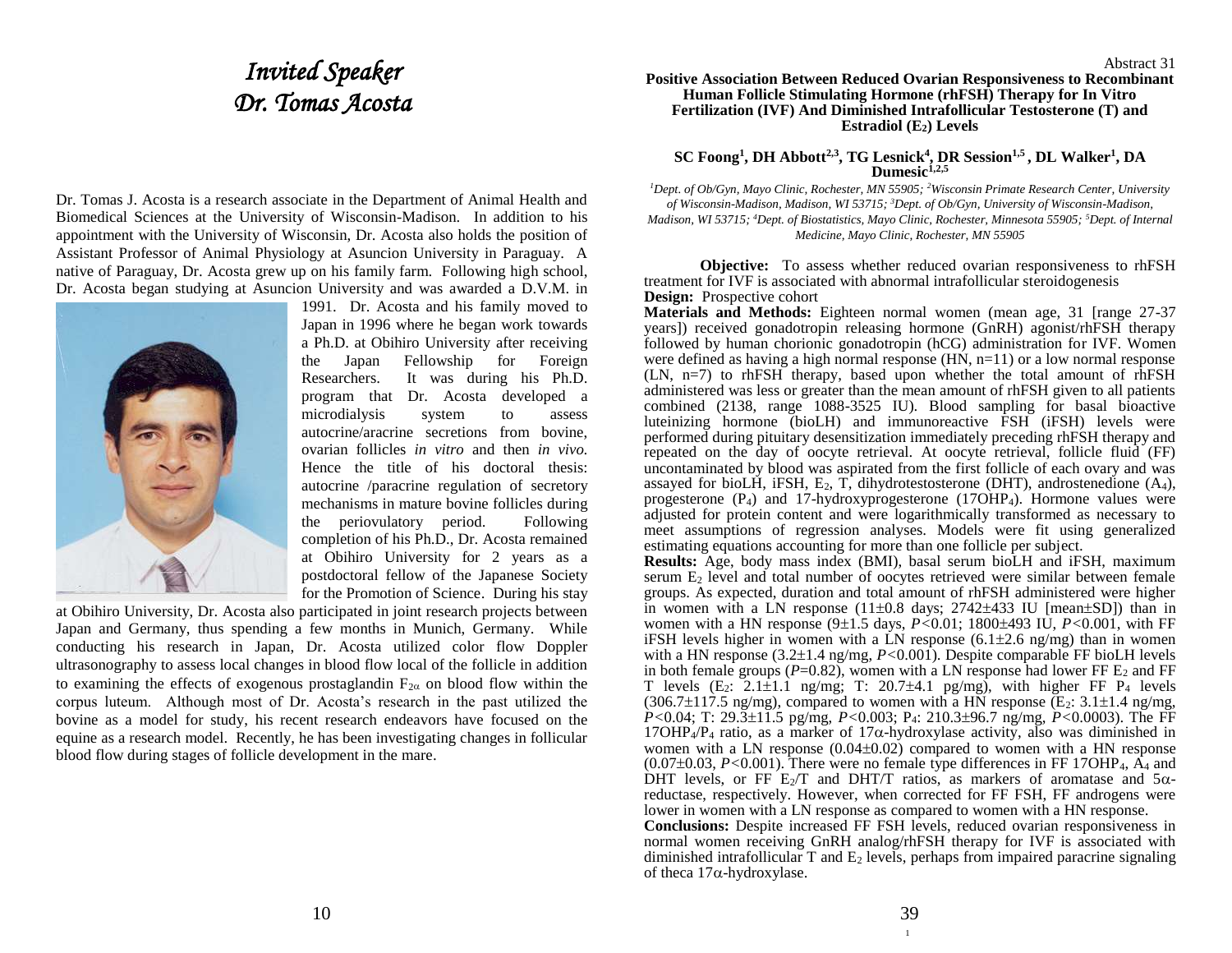#### **Estrogen Induces a Rapid Increase in the Frequency of Intracellular Calcium Oscillations in GT1-7 Cells**

#### SD Noel,  $^1$  **H** Abe,  $^1$  and **E** Terasawa<sup> $1,2$ </sup>

*Wisconsin National Primate Research Ctr<sup>1</sup> and Dept of Pediatrics,<sup>2</sup> Univ of Wisconsin-Madison, Madison, WI*

Estrogen plays a pivotal role in control of the preovulatory LHRH surge. As a step toward understanding the positive feedback effects of estrogen on LHRH neurosecretion, the present study examines the effect of estrogen on intracellular  $Ca^{2+}$ ,  $[Ca^{2+}]$ , oscillations in a GT1 LHRH-secreting neuronal cell line. Cultured GT1-7 cells were primed with either estradiol benzoate (EB, 20 pM) or vehicle 24 hours prior to the experiments, labeled with fura-2, and examined for  $[Ca^{2+}]$ oscillations. After a control period, cells were exposed to EB at 0.1 or 1 nM for 10 min and recording was continued for an additional 30 min. In estrogen primed cells, EB at both doses consistently stimulated the frequency of  $[Ca^{2+}]$  oscillations during the EB exposure and this continued for at least 10 min after EB. The pulse amplitude was not altered with either dose. In contrast, in non-estrogen primed cells, EB at 1 nM weakly stimulated the frequency of  $[Ca^{2+}]$  oscillations, but 0.1 nM EB was not effective. Despite this rapid action of EB, exposure to  $17\Box$ -estradiol-BSA conjugate failed to stimulate  $[Ca^{2+}]}$  oscillations in both estrogen primed and nonprimed cells. Moreover, the estrogen receptor antagonist, ICI 182,780, blocked the EB-induced frequency increase in  $[Ca^{2+}]}$  oscillations. These results suggest that 1) estrogen induces a rapid increase in the frequency of  $[Ca^{2+}]$  oscillations, 2) estrogenpriming enhances sensitivity of GT1-7 cells to this rapid action of estrogen, 3) this effect appears to require the entrance of estrogen into the cells, rather than estrogen interaction with cell membrane receptors, and is mediated by a mechanism involving receptors sensitive to ICI 182,780. *Supported by NIH grants HD15433 and HD11355*

#### **Leptin and total free fatty acids are elevated in the circulation of prenatally androgenized female rhesus monkeys**

**DH Abbott1,2,4, JR Eisner1,4, T Goodfriend<sup>3</sup> , RD Medley<sup>4</sup> , EJ Peterson<sup>4</sup> , RJ Colman<sup>4</sup> , JW Kemnitz2,4 and DA Dumesic<sup>5</sup>** .

*<sup>1</sup>Ob/Gyn; <sup>2</sup>Physiology; <sup>3</sup>Medicine; <sup>4</sup>Wisconsin Reg Primate Res Ctr, University of Wisconsin, Madison, WI, 53715 and <sup>5</sup>Ob/Gyn, Mayo Clinic, Rochester, MN, 55905.*

Adiposity in primates plays a crucial role in the regulation of reproductive function. Leptin and free fatty acids appear to serve as putative modulators of ovarian steroidogenesis. Both have been reported to be elevated in the circulation of women with polycystic ovarian syndrome (PCOS). To determine whether leptin and free fatty acids serve a similar role in nonhuman primates, two separate experiments were performed using prenatally androgenized (PA) female rhesus monkeys as a model for PCOS. Six to seven PA females previously exposed to testosterone excess (15-35 days) beginning on gestational days 40-44 and a similar number of normal (C) females underwent dual x-ray absorptiometry (DXA) for total body fat mass determination. All females also underwent serial blood sampling for leptin measurement during the early follicular phase of three consecutive menstrual cycles or a comparable time of anovulation (Experiment 1).The same two female groups also received an intravenous (iv) glucose tolerance test (gtt) with iv infusions of glucose (300mg, time=0min) and tolbutamide (5mg/kg, time=20min). PA females were similar in age and weight to C females and were matched to the latter female group by BMI. In Experiment 1, total body fat mass did not differ between the two female groups (PA:2350[2005-2695]g vs C:2209[1572-2846]g;mean[95%CI]). Nevertheless, serum leptin levels were elevated (P<0.04) in PA (7.31[5.85- 9.44]ng/ml) compared to C (4.35[3.15-5.99]ng/ml) females. In Experiment 2, basal serum total FFA levels tended  $(P<0.12)$  to be greater in PA  $(693[481-999] \text{m}$ M/L) than C (426[305-596]mM/L) females. Furthermore, serum total FFA levels during ivgtt, as determined by area under the curve (AUC) analysis, were significantly  $(P<0.03)$  increased in PA  $(8.28*104[6.40-10.71*104] \text{m} \text{m} / L*180 \text{min})$  compared to C (5.85\*104[4.64-7.36\*104]mM/L\*180min) females. These differences between female groups in circulating leptin and FFA levels remained significant after adjusting for the confounds of total body fat mass or BMI, respectively. Therefore, hyperleptinemia and elevated serum FFA levels are present in PA female rhesus monkeys independent of adiposity and, if modulators of ovarian steroidogenesis, may play a crucial role in the regulation of reproductive function. Supported, in part, by NIH grants RR13635, RR14093 and RR00167.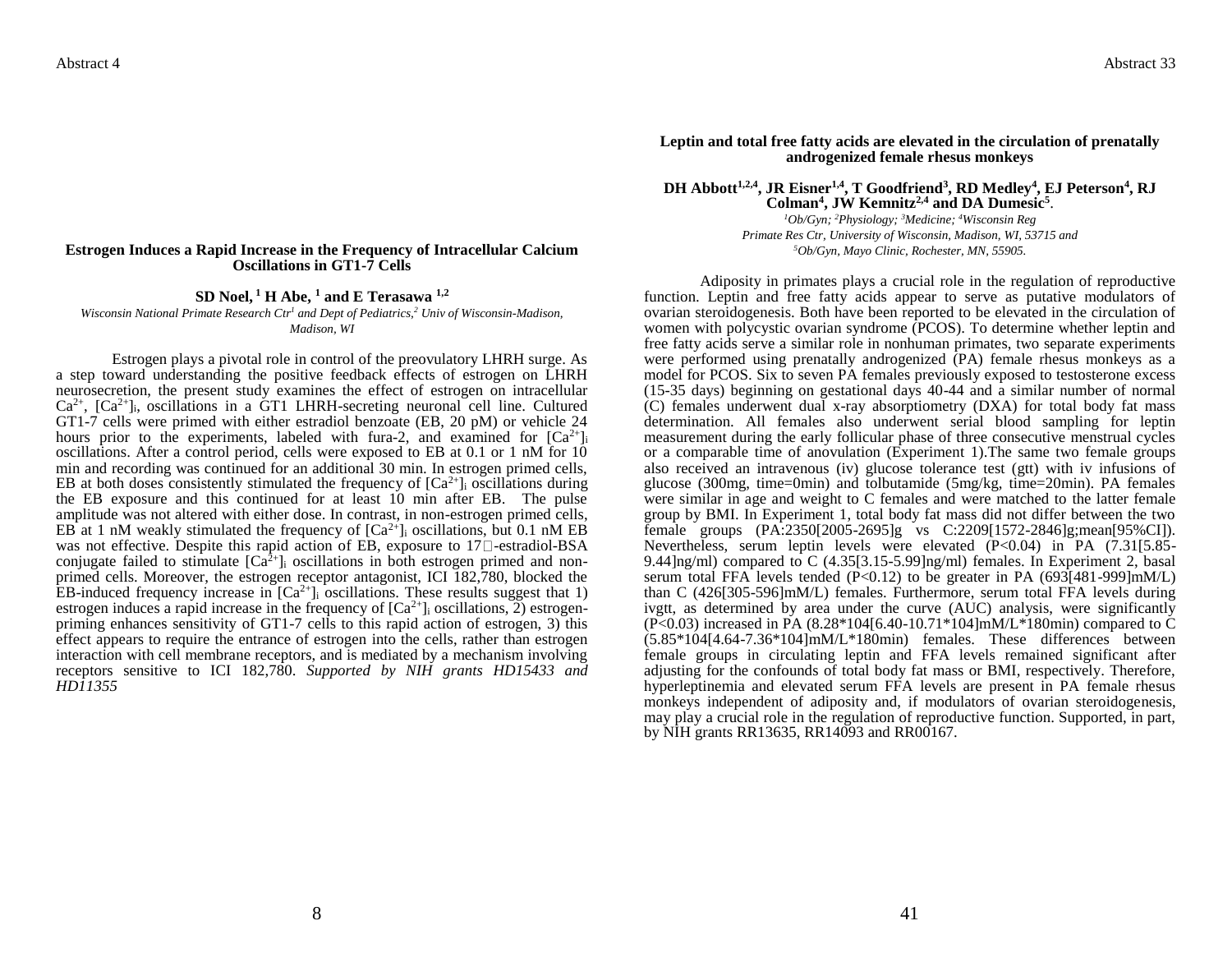Abstract 2

#### **Endothelial Cells Derived from Human Embryonic Stem (ES) Cells in vivo**

**Y Song1\*, Y Wen<sup>1</sup> , B Gerami-Naini1,2, M Durning1.2, TG Golos1.2, and J Zheng<sup>1</sup>** *Departments Ob/Gyn<sup>1</sup> , Wisconsin National Primate Research Center<sup>2</sup> , Univ. of Wisconsin, Madison, WI* 

Reports on development of other kinds of cells differentiated from human ES cells are increasing, however, those about endothelial cells are still in narrow. Although in previous experiments we have proved that using a mixture of growth factors including VEGF and bFGF promoted differentiation of endothelial cells from human ES cells in vitro, yet in this study we will determine if human ES cells can differentiate into endothelial cells and form blood vessel structures in vivo after transplantation into sever combined immunodeficient (SCID) –beige mice and the percentage of endothelial cells occupied in total differentiation cells. Human ES cell (NIH Human ES Cell Registry Code: WA09) were cultured in suspension for 4 days to induce formation of embryoid bodies (EBs). EBs were disaggregated by trypsin, followed by treating cells with the EB differentiation media plus VEGF. After 30 days of treatment cells were used to examine the endothelial cell marker expression and isolate CD31 and Vecad positive cells by flow cytometry. For in vivo experiments, human ES cells are injected into the rear legs of SCID mice to form teratoma and immunohistochemistry and histochemistry are served to examine if there are endothelial cells and blood vessels induced in teratoma. The flow cytometry analysis revealed that approximately 2.2% of the total dispersed cells are positive for CD31 and almost 1.3% of total cells were positive for Vecad. These percentages of differentiation were very similar to those reported in other cells differentiated from human ES cells. Similar results were also obtained for Flk-1 positive cells. We use mouse monoclonal anti-human-specific nuclear antigen (H-SNA) and mouse monoclonal anti-VEcad antibodies as the primary antibodies to identify the endothelial cells and blood vessels. Teratoma formed by the human ES cells in SCID beige mice is stained by H-E. We observed that there were blood vessels with obvious erythrocytes inside the vessel lumen. These data indicate that there are functional blood vessels in teratoma. At adjacent sections we also found endothelial cells of blood vessels positive for both H-SNA and Vecad. This suggests to us that this blood vessel is originated from human cells. Based on this series evidence we can find human ES cells can differentiate in vitro into cells that express CD31, Flk-1 and VEcad. Some of blood vessels and VEcad positive cells were observed in teratoma tissues formed by human ES cells. In conclusion human ES cell can differentiate into endothelial cells in vitro. And human ES cells have the possible to differentiate into endothelial cells and form blood vessels in vivo.

### *ERP Student Contact Information*

| Name                      | email                     | PI               |
|---------------------------|---------------------------|------------------|
| <b>Ann Baker</b>          | annbaker@wisc.edu         | Watters          |
| Michael Byers             | mjbyers@wisc.edu          | <b>Magness</b>   |
| Jacqueline Cale           | jmcale@wisc.edu           | <b>Bird</b>      |
| Tien-cheng Chang          | tchang2@wisc.edu          | Golos            |
| Celina Checura            | $c$ mchecura@wisc.edu     | Wiltbank         |
| Francisco Diaz            | fjdiaz@wisc.edu           | Wiltbank         |
| <b>Elizabeth Dille</b>    | eadille@wisc.edu          | Rotation         |
| Jessica Drenzek           | jdrenzek@primate.wisc.edu | Golos            |
| Lefric Enwall             | leenwall@wise.edu         | Parrish          |
| Andrea Forgianni          | aeforgianni@wisc.edu      | Odorico          |
| Jennifer Gavinski         | jjgavins@wisc.edu         | Sheffield        |
| <b>Behzad Gerami</b>      | bgeraminaini@wisc.edu     | Golos            |
| Masya Hayashi             | mhayashi3@wisc.edu        | <b>Magness</b>   |
| <b>Beverly Hutcherson</b> | research_doc@hotmail.com  | Rotation         |
| Gail Jurgella             | gfjurgel@wisc.edu         | Jefcoate / Barry |
| Shannon Koehler           | smkoehler2@wisc.edu       | <b>Bird</b>      |
| Sekoni Noel               | sekoni n@hotmail.com      | Terasawa         |
| Christina Pattison        | jcpattison@wisc.edu       | <b>Bird</b>      |
| Carla Piccinato           | cpiccinato@wisc.edu       | Wiltbank         |
| Leah Pollastrini          | lpollastrini@wisc.edu     | Rotation         |
| Dinesh Rao                | drao@wisc.edu             | Golos            |
| Amy Reeder                | alreeder@wisc.edu         | Rutledge         |
| Yang Song                 | yangsong@wisc.edu         | <b>Zheng</b>     |
| T.J. Stow                 | tjstow@wisc.edu           | <b>Magness</b>   |
| Jeremy Sullivan           | jasullivan@wisc.edu       | <b>Bird</b>      |
| Matthew Utt               | utt@ahabs.wisc.edu        | Wiltbank         |
| Benjamin Woods            | bgwoods@wisc.edu          | <b>Bertics</b>   |
| Dong Zhao                 | dzhao2@wisc.edu           | Golos / Olive    |
| Rao Zhou                  | raozhou@primate.wisc.edu  | Abbott           |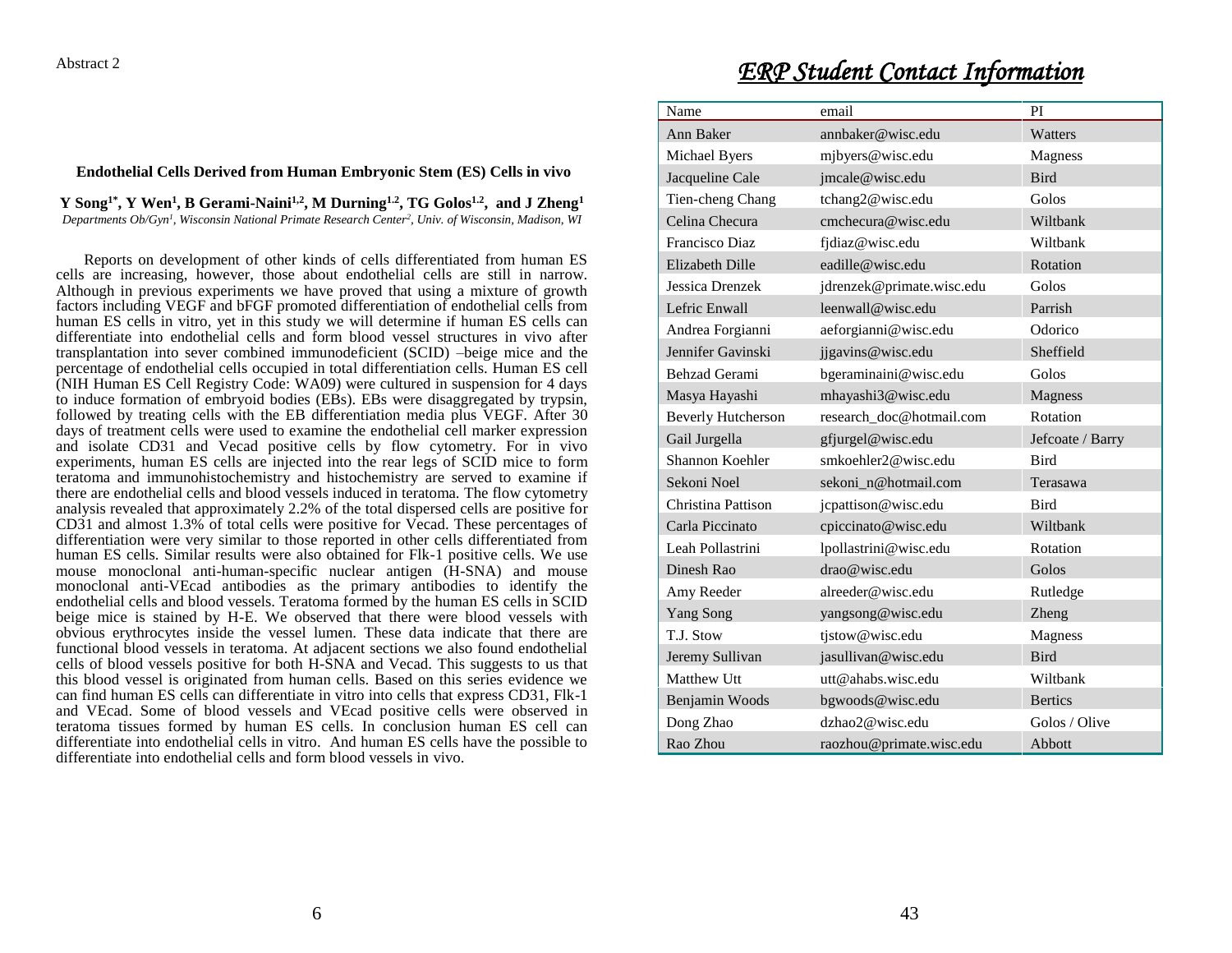#### **Hormonal Control of Gene Expression in the Ovarian Granulosa Cell**

#### **KE Mayo** *Department of Biochemistry, Molecular Biology & Cell Biology, Center for Reproductive Science, Northwestern University, Evanston, IL 60208*

Ovarian folliculogenesis requires the concerted action of numerous intrinsic and extrinsic hormonal cues. The pituitary gonadotropins FSH and LH are key hormonal factors necessary for maturation, ovulation and luteinization of the follicle. The gonadotropins exert their actions by activating cell-signaling pathways that lead to changes in gene expression associated with alterations in ovarian cell proliferation and differentiation. In many cases, genes induced by FSH during growth of the follicle are subsequently repressed by LH during the periovulatory period. We are exploring the molecular mechanism by which FSH and LH exert these opposing actions on ovarian gene expression in the granulosa cell, and use as a model system the genes encoding the  $\alpha$ and β subunits of the reproductive hormones inhibin and activin. Inhibin is an endocrine hormone that acts to suppress FSH release from the pituitary gland, while activin stimulates pituitary FSH synthesis and secretion, largely through paracrine mechanisms. These functional antagonists are dimeric hormones belonging to the TGFβ superfamily of proteins, and they share common β subunits (inhibin=αγ<sub>A</sub> or αβ<sub>B</sub>, activin=β<sub>A</sub>β<sub>A</sub>, β<sub>A</sub>β<sub>B</sub> or  $β_Bβ_B$ ). During the rodent estrous cycle, FSH positively regulates inhibin synthesis in growing follicles, while the preovulatory LH surge strongly down-regulates inhibin synthesis. This removal of inhibin negative feedback provides an environment permissive to the secondary FSH surge on estrous morning, and plays a key physiologic role in recruitment of a new cohort of follicles into the growing pool. We previously demonstrated that FSH acts through a cAMP/CREB-dependent pathway to activate transcription of the inhibin α subunit gene. In more recent studies, we found that this gene is also regulated by two orphan nuclear receptors, SF-1 and LRH-1, and that CREB and SF-1/LRH-1 act in a synergistic fashion to stimulate inhibin gene transcription. Using chromatin immunoprecipitation (ChIP) approaches, we find that after hormonal stimulation there is an ordered recruitment of these transcription factors, as well as several well-characterized transcriptional coactivators, to the inhibin gene promoter. Following the preovulatory LH surge, the transcriptional repressor ICER is induced in the ovary. We found that ICER can suppress FSH or cAMP-stimulated expression of the inhibin  $\alpha$  subunit promoter in granulosa cell transfection systems, and that it likely does so by competing with CREB for binding to the inhibin promoter CRE site, thus acting as a passive repressor. ChIP experiments demonstrate that the SF-1/LRH-1/coactivator complex dissociates from the promoter once ICER is induced and presumably binds. ICER is auto-regulated and only transiently expressed in the ovary, so it is likely that additional factors play a role in long-term repression of the inhibin  $\alpha$  subunit gene. One such factor appears to be C/EBPβ, in that the inhibin gene fails to fully down-regulate following an LH stimulus in C/EBPβ null mice. C/EBPβ acts to repress inhibin promoter activity in granulosa cell transfection systems, and binds to a unique upstream site in the inhibin promoter. Our studies suggest that a transcriptional switching mechanism underlies the divergent actions of FSH and LH on inhibin  $\alpha$  subunit gene expression. We are continuing to explore the assembly and composition of these transcriptional regulatory complexes, and to investigate the generality of these findings to other ovarian genes coordinately regulated with inhibin during the reproductive cycle.

### .*ERP Faculty Contact Information Continued*

| <b>Name</b>                | <b>Address</b>                             | <b>Phone</b> |
|----------------------------|--------------------------------------------|--------------|
| Position                   | email                                      | Fax          |
| Ntambi, James              | <b>419A Biochemistry Addn</b>              | 265-3700     |
| <b>Associate Professor</b> | 433 Babcock Dr                             | 262-3453     |
|                            | ntambi@biochem.wisc.edu                    |              |
| Odorico, Jon               | <b>H4/756 Clinical Science Center</b>      | 265-6471     |
| <b>Assistant Professor</b> | <b>600 Highland Avenue</b>                 | 263-7652     |
|                            |                                            |              |
|                            | jon@tx.surgery.wisc.edu                    |              |
| Parrish, John              | <b>714 Animal Sciences</b>                 | 263-4324     |
| Professor                  | 1675 Observatory Dr                        | 262-5157     |
|                            | parrish@calshp.cals.wisc.edu               |              |
| Rutledge, Jack             | <b>472 Animal Sciences</b>                 | 263-6933     |
| Professor                  | 1675 Observatory Dr                        | 262-5157     |
|                            | rutledge@calshp.cals.wisc.edu              |              |
| Peterson, Richard          | 5109 Rennebohm Hall                        | 263-5453     |
| Professor                  | 777 Highland Ave                           | 265-3316     |
|                            | rep@pharmacy.wisc.edu                      |              |
|                            |                                            | 263-9825     |
| Schuler, Linda             | <b>4354B Veterinary Medicine Bldg</b>      |              |
| Professor                  | 2015 Linden Dr                             | 263-3926     |
|                            | schulerl@svm.vetmed.wisc.edu               |              |
| Shapiro, Sander            | <b>H4/630 Clinical Sciences Center 600</b> | 263-1217     |
| Professor                  | <b>Highland Ave</b>                        | 263-0191     |
|                            | ss.shapiro@hosp.wisc.edu                   |              |
| <b>Sheffield, Lewis</b>    | <b>864 Animal Sciences</b>                 | 263-9867     |
| Professor                  | 1675 Observatory Dr                        | 263-9412     |
|                            | lgsheffi@facstaff.wisc.edu                 |              |
| <b>Smith, Susan</b>        | <b>340A Nutritional Sciences</b>           | 263-4316     |
| Associate Professor        | 1415 Linden Dr                             | 262-5860     |
|                            | suesmith@nutrisci.wisc.edu                 |              |
|                            |                                            |              |
| Terasawa, Ei               | <b>217 Primate Center</b>                  | 263-3579     |
| Professor                  | 1223 Capitol Ct                            | 263-3524     |
|                            | terasawa@primate.wisc.edu                  |              |
| <b>Thomson</b> , James     | 1220 Capitol Court                         | 263-3585     |
| Professor                  | thomson@primate.wisc.edu                   | 263-3517     |
| <b>Watters</b> , Jyoti     | <b>4470 Veterinary Medicine Bldg</b>       | 347-7267     |
| <b>Assistant Professor</b> | 2015 Linden Dr                             | 263-3926     |
|                            | jjwatters@facstaff.wisc.edu                |              |
| Wentworth,                 | 562 Animal Sciences                        | 262-8945     |
| <b>Bernard</b>             |                                            | 262-5157     |
|                            | 1675 Observatory Dr                        |              |
| Professor                  | wentwort@calshp.cals.wisc.edu              |              |
| Wiltbank, Milo             | <b>856 Animal Sciences</b>                 | 263-9413     |
| Associate Professor        | 1675 Observatory Dr                        | 263-9412     |
|                            | wiltbank@calshp.cals.wisc.edu              |              |
| Zheng, Jing                | <b>7E Meriter Hospital</b>                 | 267-6226     |
| <b>Assistant Professor</b> |                                            |              |
|                            | 202 S Park St                              | 257-1304     |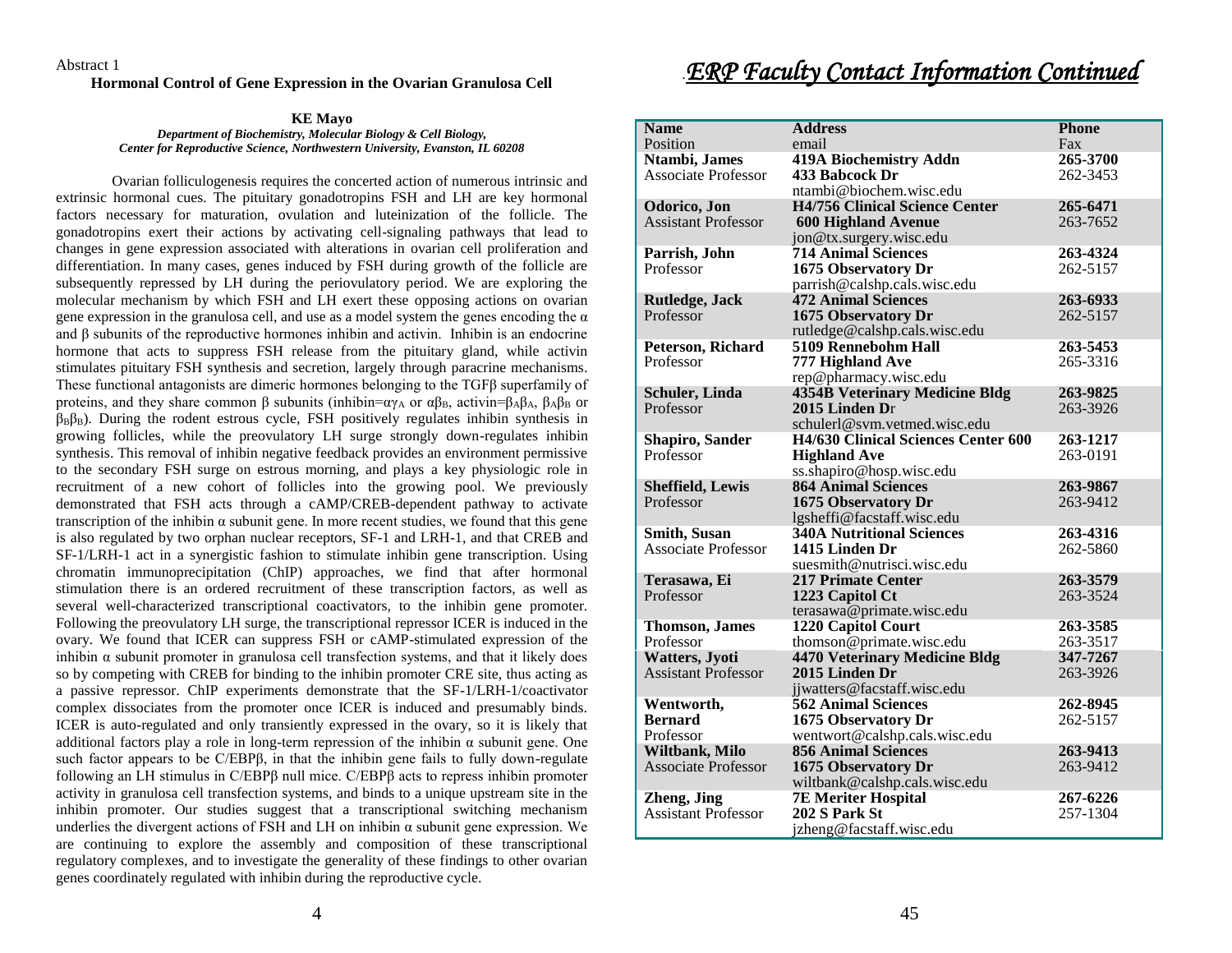## *Schedule Continued*

| $12:30 \text{ pm}$<br>$-1:30$ pm<br>$1:30$ pm $-$ | Lunch<br><b>Great Hall</b><br><b>Keynote Lecture:</b>                                                                                                                       |
|---------------------------------------------------|-----------------------------------------------------------------------------------------------------------------------------------------------------------------------------|
| 2:30 pm                                           | Class of '24 Reception Room<br>"Stem Cells and Gametes: The Cycle of Life"                                                                                                  |
|                                                   | Dr. Ann Kiessling, Associate Professor, Surgery, Harvard Medical                                                                                                            |
| $2:30 \text{ pm} -$                               | School<br><b>Break</b>                                                                                                                                                      |
| 2:45 pm<br>$2:45$ pm $-$<br>3:45 pm               | <b>Concurrent Oral Sessions III and IV:</b>                                                                                                                                 |
|                                                   | <b>Cell Signaling:</b><br>Class of '24 Reception Room                                                                                                                       |
|                                                   | Chairs: Dr. Lewis Sheffield, Professor, Dairy Science<br>Dr. Paul Bertics, Professor, Biomolecular Chemistry<br>2:45: "Erythropoietin Regulates Growth and Function of Lung |
|                                                   | Epithelial Cells"                                                                                                                                                           |
|                                                   | Megan Lichtman, Kling Lab, Pediatrics, UW-Madison<br>3:15: "Regulation of Epidermal Growth Factor Receptor Signaling in                                                     |
|                                                   | Response to Cholesterol Levels and the Disruption of Lipid Rafts"<br>Benjamin Woods, Bertics Lab, ERP Program                                                               |
|                                                   | <b>Whole Animal Physiology:</b>                                                                                                                                             |
|                                                   | Capital View Room<br>Chair: Dr. David Abbott, Professor, Primate Center and Ob/Gyn                                                                                          |
|                                                   | Dr. Paul Fricke, Assistant Professor, Dairy Science                                                                                                                         |
|                                                   | 2:45: "Increased Proceptive Sexual Behavior in the Female Common                                                                                                            |
|                                                   | Marmoset after Intraceribroventricular (icv) Administration of GnRH<br>$II$ "                                                                                               |
|                                                   | Deborah Barnett, Abbott Lab, Primate Center, UW-Madison                                                                                                                     |
|                                                   | 3:15: "Effects of Macromolecules on Bovine Oocyte Vitrification"<br>Celina Checura, Wiltbank Lab, ERP Program                                                               |
| $3:45$ pm $-$                                     | <b>Break</b>                                                                                                                                                                |
| 4:00 pm                                           |                                                                                                                                                                             |
| $4:00 \text{ pm} -$<br>5:00 pm                    | <b>Poster Session</b><br>Great Hall.                                                                                                                                        |
| 5:00 pm                                           | <b>Closing Remarks</b>                                                                                                                                                      |
|                                                   | <b>Great Hall</b>                                                                                                                                                           |
|                                                   | Adjournment to the Union Terrace (weather permitting)                                                                                                                       |

## *Notes*